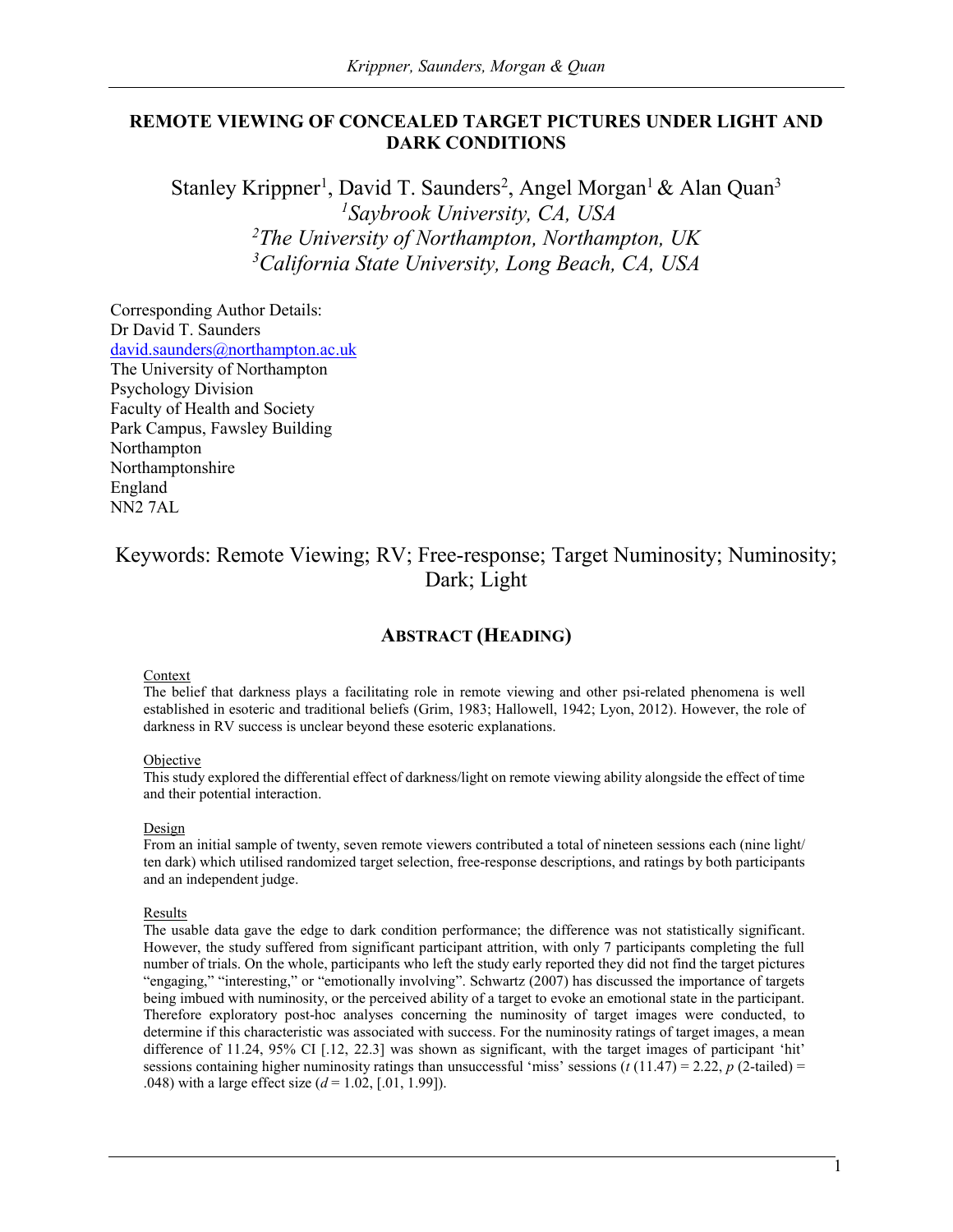#### Conclusion

The findings may have implications for the use of participant judgement in future remote viewing research. Furthermore, because there are several advantages to what parapsychologists refer to as "free response" targets as opposed to "forced choice" targets (Honorton, 1975), the findings for target numinosity may have implications for the future selection of target material.

## **INTRODUCTION**

Remote viewing (RV) has been defined by Stephan Schwartz as "a series of nonlocal consciousness formalized protocols" where a person provides "detailed information about a person, place, object, or event which information they should not be able to know by reason of their being shielded from it by time, space, or both" (Schwartz, 2017).

The term "nonlocal consciousness" has been used to describe this phenomenon; one demonstrated to have odds of occuring by chance at a billion to one (Tressoldi, 2011). For context Schwartz highlights that the Higgs-Boson was hypothesised to exist based on a one in 300 million chance that it did not exist (Schwartz, 2014).

Non-local consciousness has received mention throughout recorded history and has been used by nation-states for strategic purposes for millennia. The Egyptians, the Greeks, the Etruscans, and the Romans all maintained institutions with the purpose and function of creating a group of what today we would call remote viewers. In ancient times when oracles were honored, their task was to provide practical guidance based on the results of their attempted remote viewing (Myers, 1880; Inglis, 1977).

The oldest known recorded experiment in remote viewing is described in the 46<sup>th</sup> chapter of *The History of Herodotus,* written by the Greek Herodotus of Halicarnassus, arguably the world's first historian, in 440 BCE. Herodotus recounted how King Croesus of Lydia carried out the first experiment in what today we would call anomalous perception (or ESP, extra-sensory perception). Croesus had received news that Lydia was going to be attacked by the Persians. He wanted to consult an oracle to tell him what to do but was not sure which one he could trust. The solution he came up with was the first description of what we know of today as remote viewing. He sent couriers to all the famous oracles of his day and gave each messenger the same task. They were to count the days from the time they left Lydia, and on the hundredth day, they were to ask the oracles what Croesus, King of Lydia, was doing at that moment. The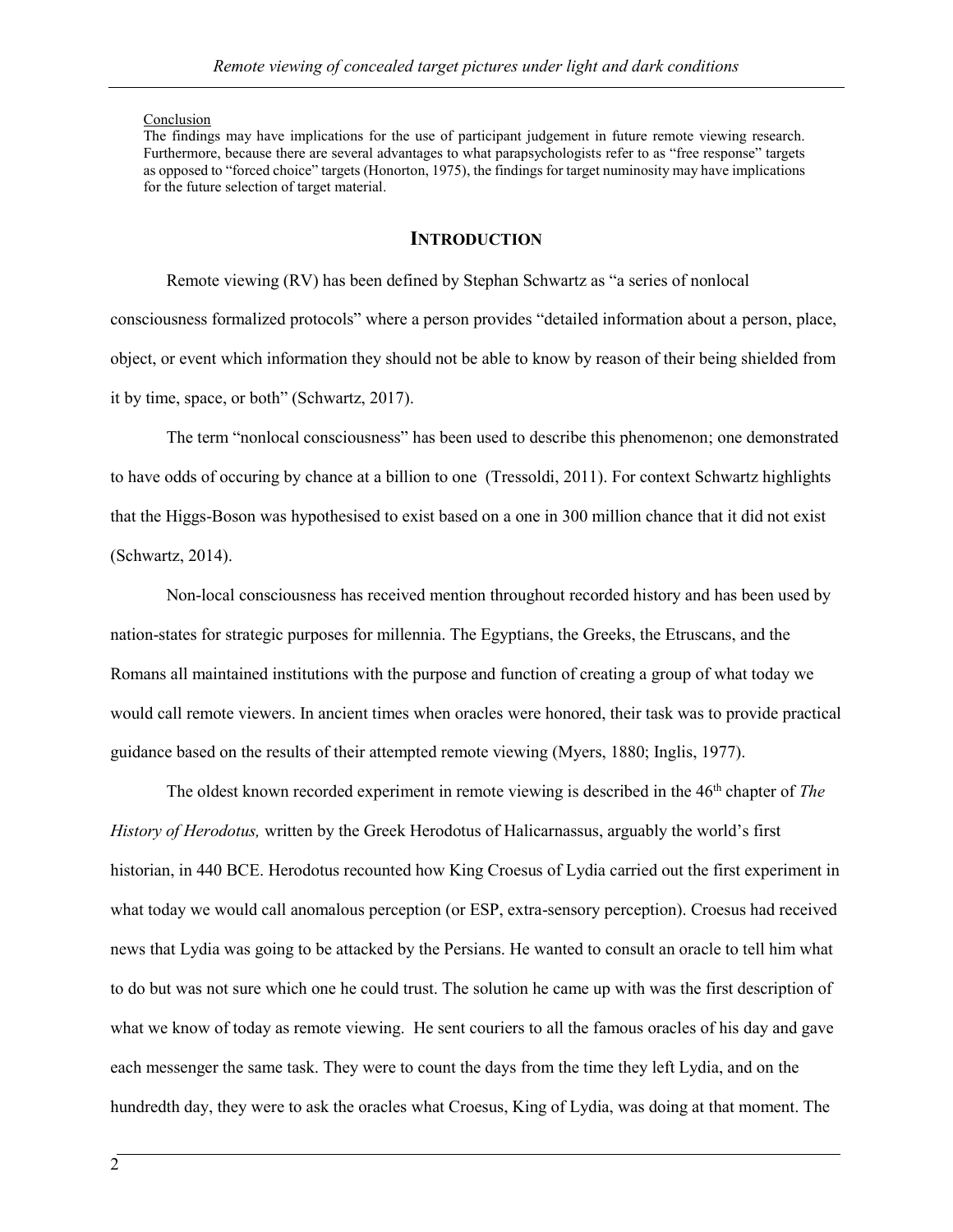answers were to be taken down in writing and delivered back to him. Only the most accurate description has survived, one from the oracle at Delphi. On the 100<sup>th</sup> day, the oracle at Delphi answered in this hexameter verse:

> But the number of sand I know, and the measure of drops in the ocean; The dumb man I understand, and I hear the speech of the speechless: And there hath come to my soul the smell of a strong-shelled tortoise Boiling in caldron of bronze, and the flesh of lamb mingled with it; Under it bronze is laid, it hath bronze as a clothing upon it. (Schwartz, 2016, p. 405)

The Lydian courier wrote this down and faithfully reported back to Croesus. Of all the oracles, the Delphi Oracle was the only accurate description because Croesus had, on that  $100<sup>th</sup>$  day, cut both a tortoise and a lamb into pieces with his own hands. He had boiled them in a cauldron with a lid, both made of brass. In stipulating 100 days, with both the messenger and the oracle unaware of Croesus' activity on that day, Croesus had set up an experiment that is very similar to the blinding protocols used by researchers in remote viewing studies today (Schwartz, 2016). King Croesus' experiment was double-blind because neither the couriers nor the oracles knew the real purpose of the experiment nor what the king would be doing on the  $100<sup>th</sup>$  day.

#### Darkness and Remote Viewing

Throughout history, putative psi phenomena were thought to be fostered by conditions of darkness. The use of darkness in remote viewing and other psi-related phenomena is well established in esoteric and traditional beliefs (Lyon, 2012); however, the role of darkness in RV success is unclear outside of these esoteric explanations. Certain traditional healing practices, such as the Sioux yuwipi and the shaking tent ceremonies during which advice of their spirits are sought, are performed in the dark (Grim, 1983; Hallowell, 1942; Lyon, 2012).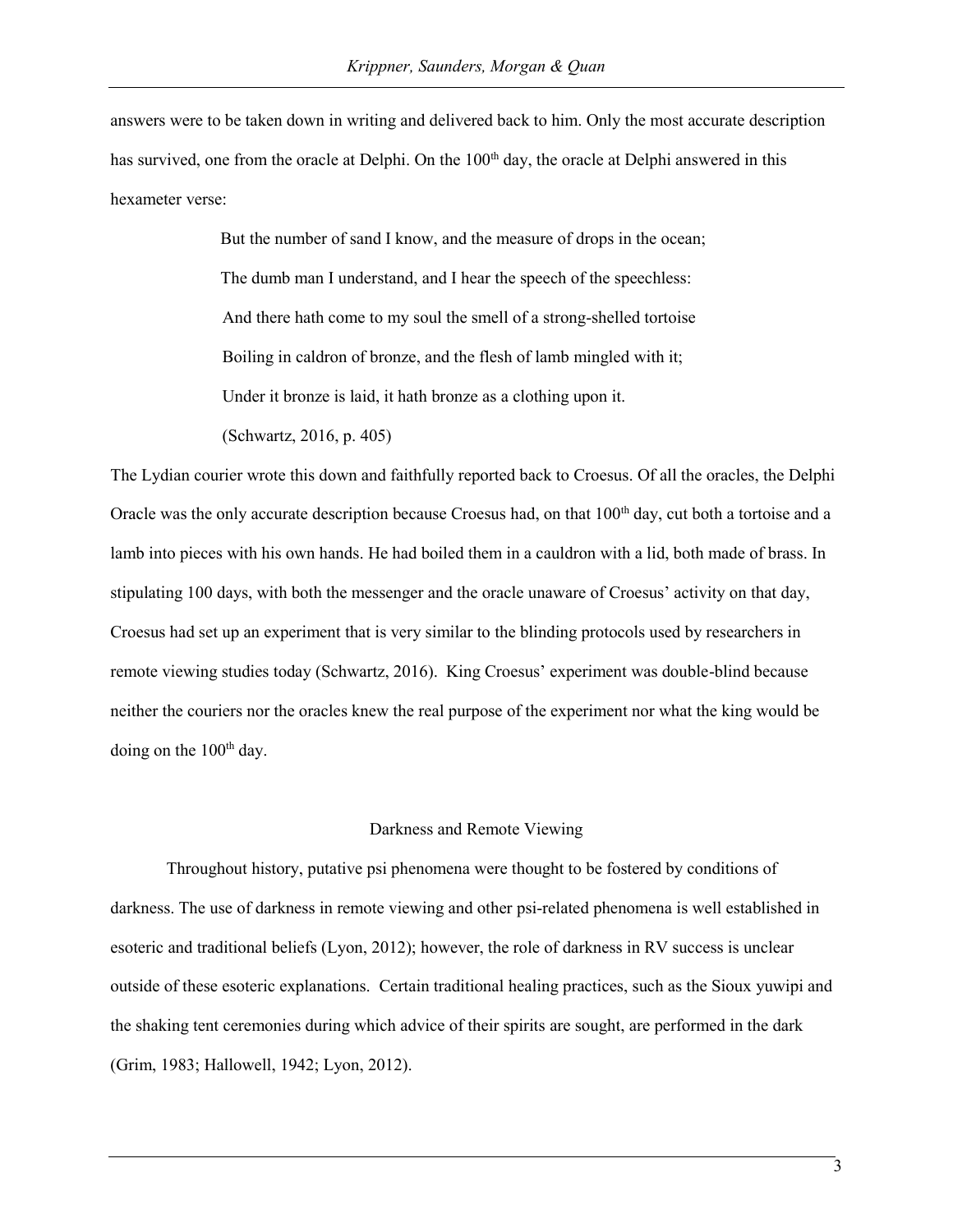Early physical mediums required darkness or near darkness for the production of their phenomena, it was claimed that light, particularly short wavelength blue light was particularly damaging to the delicate ectoplasmic strucutres produced by the mediums (Gauld, 1982) and is sill emphaised by many contemporary physical mediumship groups. The Scole Group, for example performed only in the dark on the grounds that this condition works better, or they were so directed by their spirit guides (Keen, Ellison, & Fontana, 1999), or in the cases of claimant mediums Kai MuEgge and David Thompson, because the introduction of light would cause the withdrawal of so-called "ectoplasm" and evoke possible injury to the medium. Certain ethnic groups hold funeral services at night to facilitate a safe transition of the purported "spirit" of the deceased (Laughlin, 2011).

These are but a few examples of the potential efficacy of darkness in connection with reported psi from explanations by esoteric and/or traditional practices.

Assuming non-local consciousness is achievable as previous studies have demonstrated, the modalities underlying it are not currently understood. In some cases of remote viewing, telepathy may be the means by which distant information is acquired when an agent is at the target location who is experiencing what the remote viewer attempts to describe. In other cases where there is no agent to perceive the target location or image, some form of clairvoyance or precognition may be at work. Another explanation may be that the remote viewer can have an out-of-body experience (OBE), which enables them to somehow extend their consciousness to the location of the target site or image and view it directly (Targ & Puthoff, 2005).

In one of the earliest RV experiments, Targ and Puthoff tested the ability of a single claimant remote viewer by having one of the experimenters go to a randomly selected location while the participant remained in the laboratory, and the participant was asked to describe the location. In subsequent variations of these experiments, a set of geographical coordinates was supplied to the participants, who then attempted to describe the scene at those coordinates. The participants produced drawings and descriptions of the remote locations that were judged to be highly accurate and far beyond what would be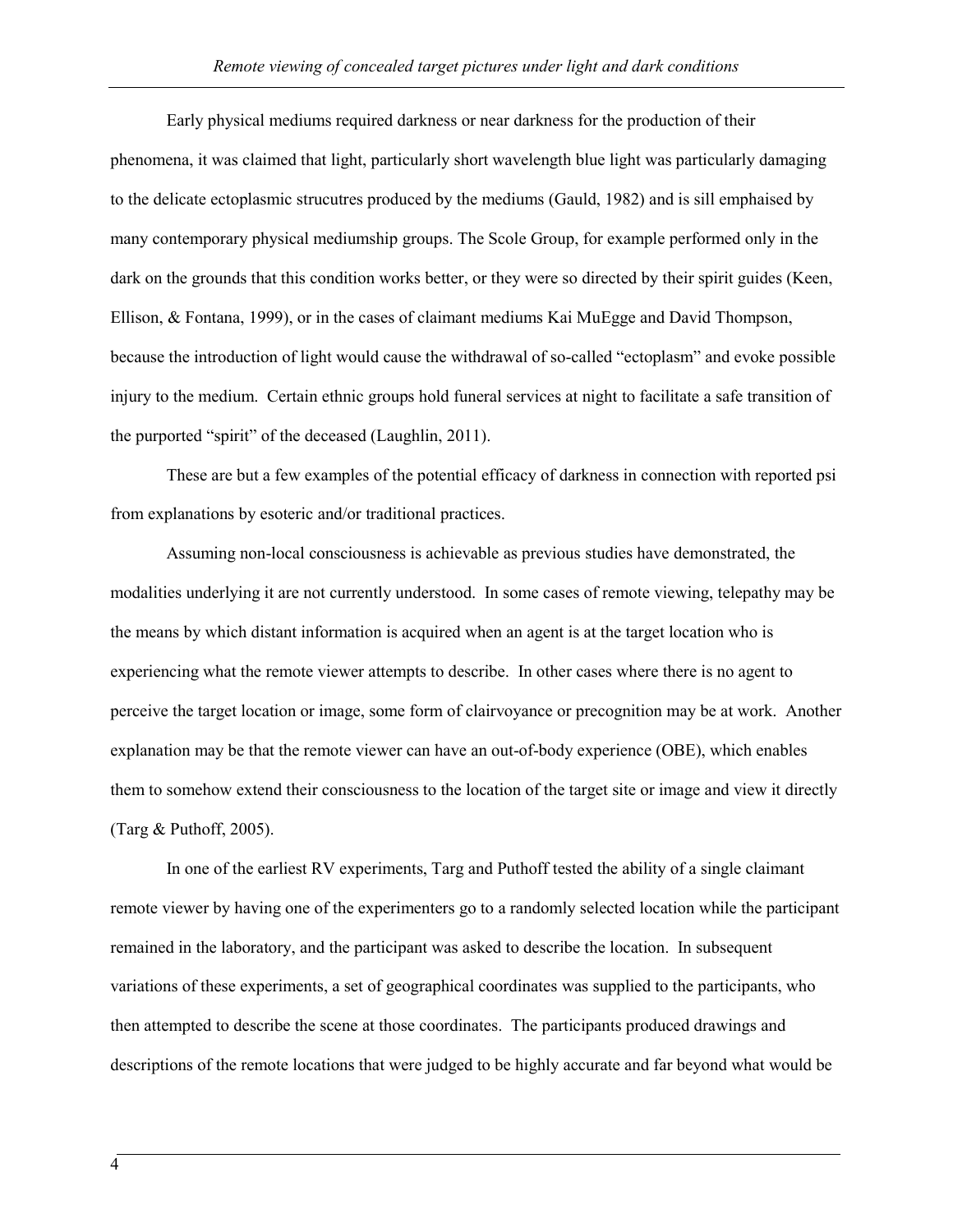expected by chance alone, without any apparent way of knowing that information through ordinary sensory means (Targ & Puthoff, 1976).

More recent studies have used static photographs and dynamic video sequences as targets. For example, Lantz, Luke, and May (1994) tested the effect of static target images on remote viewing ability compared with dynamic target images. The level of correct RV identification of targets was statistically significant for both static and dynamic images. Furthermore, the presence of an agent (a telepathic sender) viewing the images made no difference in successful target identification, which appears to demonstrate that telepathy is not required for successful RV.

Regarding the accuracy and reliability of RV data over the years, across the three well-known RV labs: SRI, MOBIUS, and PEAR, "about 75 percent of what could be objectively evaluated proved to be correct" (Schwartz, 2017). In an evaluation of RV, statistician Jessica Utts (1995) stated, "The statistical results of the studies examined are far beyond what is expected by chance." Even renowned critic Ray Hyman (1995) replied in agreement to Utts that certain RV effect sizes reported were "too large and consistent to be dismissed as statistical flukes" (p.44).

Given the relative success of previous RV research and the requirement to understand the underlying modalities which may be conducive to RV success the aims for this study concerned an exploratory investigation into the potential differential effect of darkness or light on purported RV ability, the accuracy of RV ability over time, and their potential interaction.

## **METHODS**

In this study, a total of 20 sessions were randomly ordered for a total of 10 light and 10 dark. All participants were requested to take part in each of the sessions. A factorial design was used to explore the differential effect of darkness/light on purported remote viewing ability. The effect of time (across the 20 sessions) and the interaction of time with light or dark conditions were also considered in relation to the number of successful target hits reported.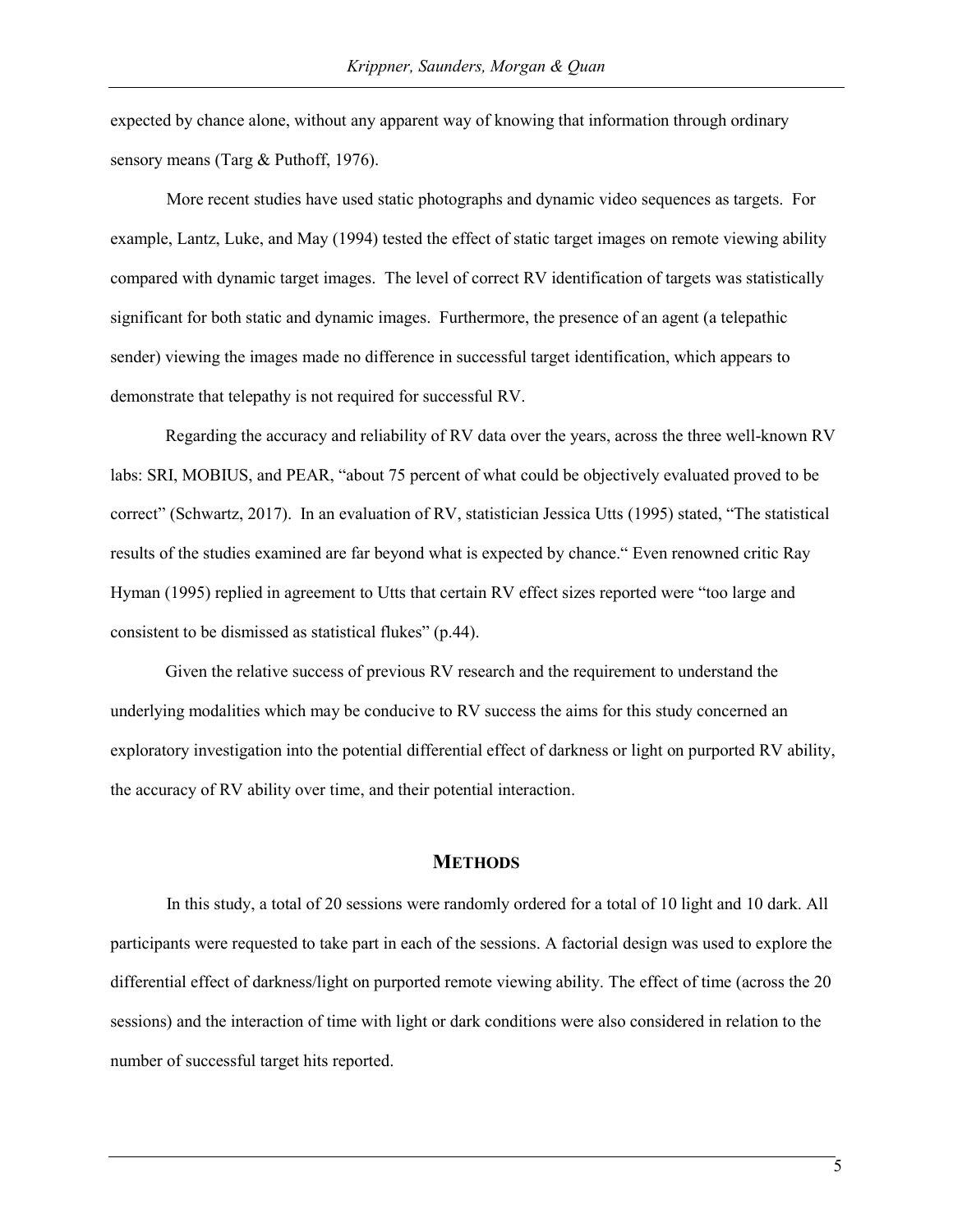The analysis of this study was submitted as an exploratory investigation for the study pre-register of the Koestler Parapsychology Unit (KPU) of the University of Edinburgh, and was approved following several revisions. The submitted documents principle focus was the planned procedures for statistical analysis, as data collection had already occured by this stage, however nothing had been sent to the second author, as an external researcher, for statistical analysis. The plans were confirmed and stored in the KPU's online data base. This procedure ensured full transparency of the planned analyses and inhibited any form of data "fishing" or "fudging," from using alternative evaluative methods which might favor the desired outcome. As an important aside, it is intended that the sixth hypothesis included within the KPU registration regarding geomagnetic correlates will be presented in a future paper.

## Participants

Quota sampling was used to recruit 20 remote viewer claimants (13 female/7 male). Most participants were recruited through the Energy Medicine University in Sausalito, California, where they were either faculty members or had been advanced RV students. Other participants were known by the authors to have been involved in RV activities and / or classes; thus all participants had prior RV experience. These participants were tested across a total of 20 sessions designed by Experimenter A, 10 of the sessions were arranged to take place with the participants in the light condition, and 10 in the dark condition. Randomized target selection, free-response descriptions, and ratings by both participants and an outside evaluator (i.e., independent judge) were utilized.

#### Materials

Images were full-color prints taken from slide images prepared by the parapsychologist Charles Honorton in the 1970s (Honorton, 1975). Images were drawn from a pool of 484 such slides by Experimenters C and D. Of these, 50 pairs of images were randomly selected, through tossing dice, so that each image in the sets of 50 pairs would be used only once. An additional tossing of dice was sometimes neceessary to ensure that the subject matter of the two images of each pair differed from each other in order to make judging easier. Each image was placed in a single sealed envelope by Experimenter C. Each image had a unique numeric identifier written on the envelope exterior as well as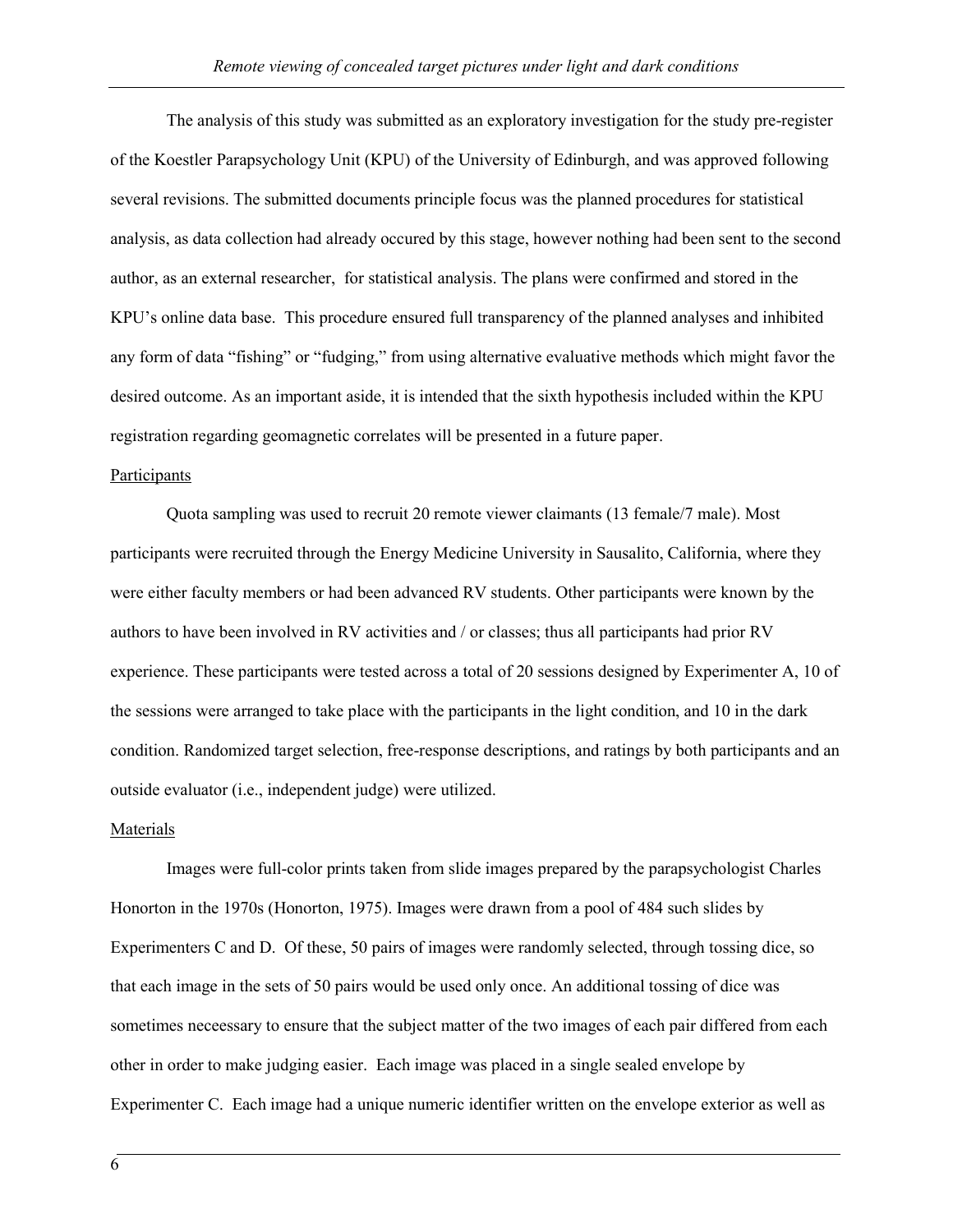on the back of each image. The envelopes were labelled with unique numbers (1 through 50) to allow for random selection of image pairs during the experiment. This number also appeared on the back of each image, e.g., 1A, 1B, 35A, 35B. The alphanumeric coding of the pairs of images represented the pairs (i.e., "A" or "B" but did not designate target or decoy labelling; the numeric represented the pair). The numeric identifiers used for both the individual image envelopes and the pair of envelopes had no relationship to the appearance or content of the images thus identified. The envelopes had tamper-evident seals so that if anyone attempted to open an envelope before the end of any session, that activity would have been revealed by a broken seal. All envelopes were kept in the office of Experimenter B.

#### Procedure

Before each session, Experimenter B randomly selected one pair of images from the 50 image pairs, using a random number table. Experimenter B flipped a coin to determine which of the two images of the pair would serve as the target image for the session. The other image of the pair would be made the decoy image for that session. The numeric identifiers of both the target image and the decoy image were recorded and associated with each specific session.

After the random selection for each session, Experimenter B placed it on a table; the image remained sealed in its envelope and unseen by Experimenter B. The sealed target image was located in the same room at Experimenter B's home for each session throughout the study. The decoy image was left in Experimenter B's office and was placed on a shelf separate from, but in the same room as the rest of the decoy images.

Before the beginning of each session, Experimenter A sent the latitude and longitude coordinates of the location of the target image to the participants via e-mail, which they were instructed to use or ignore as they saw fit. Participants were told that the target would be an image enclosed in a sealed envelope that had been placed on a table at the given coordinates. The participants were also informed whether each session was to be in the light or dark condition. Participants were told that the envelope containing the image for each session would remain in this position for 48 hours. Experimenter B drew subsequent pairs from the remaining pool of images and repeated the same process for each session.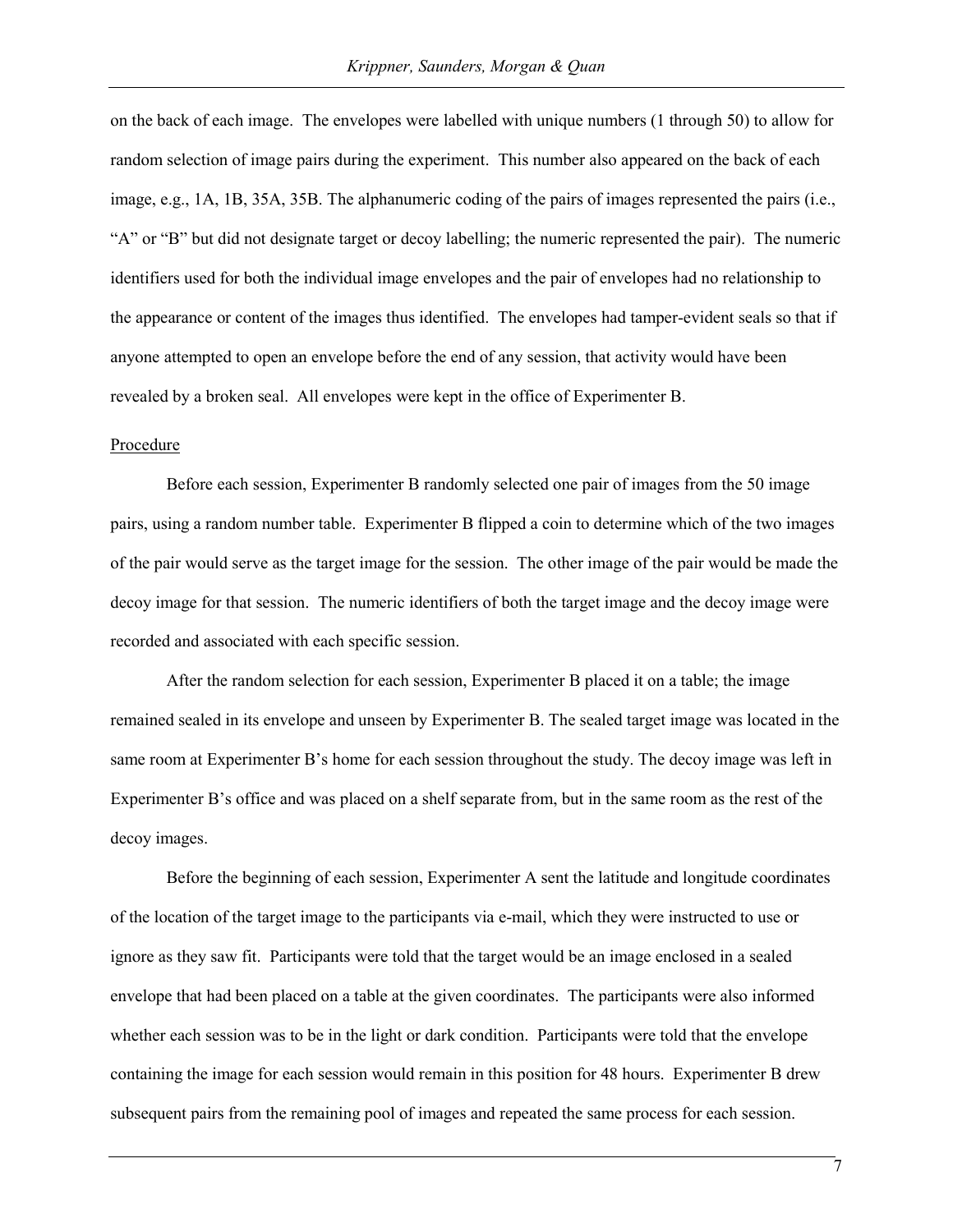Since there were initially 50 pairs of images, and only 40 to be used, random selection of pairs was preserved throughout the experiment. If a pair were mistakenly selected more than once, that session would be counted as a legitimate session, however this scenario never occured. If the randomly selected decoy target from the pair was incorrectly placed on the table that session would not be used and a makeup session would be scheduled; this occured once during the course of the study. If Experimenter B did not select the pairs as dictated by Experimenter A, that session would not be used; this occured once throughout the course of the study. Participants were informed that any target could be used again in one or more subsequent sessions. This was done to prevent participant bias against subject matter of targets after a target was seen due to the belief that the same subject could not appear again.

A total of 20 remote viewing sessions was planned with each participant expected to participate in all 20 sessions. Ten sessions took place with the participants in the dark condition and ten in the light condition. While the targets' images were located in the same room throughout the study, the room was brightly lit during the light condition and was dimmed (with lights off and shades drawn) during the dark condition. Participants were instructed to dim the lights in the room they were located during the dark condition and to brighten their room during the light condition, with participants requested to use the same room for all sessions if possible. This was to maintain a consistent remote viewing environment and rule to avoid differences in the room size or configuration as a potential confounding variable, causing differences in performance between the light and dark conditions.

All participants received blindfolds (sleeping masks) of the same type, and the participants performed remote viewing while wearing these in both light and dark conditions, providing participants with a uniform visual field in all sessions. It was hoped that this would rule out increased concentration ability as a factor in determining performance. Without the blindfolds, the dark condition would provide less visual stimuli than the light condition, and thus any higher scoring during the dark condition could be attributed simply to increased concentration rather than to the darkness of the environment. Due to some participants finding the blindfolds cumbersome, it was decided to make the blindfolds use optional rather than compulsory for participants. The researchers requested that paticipants record their usage of the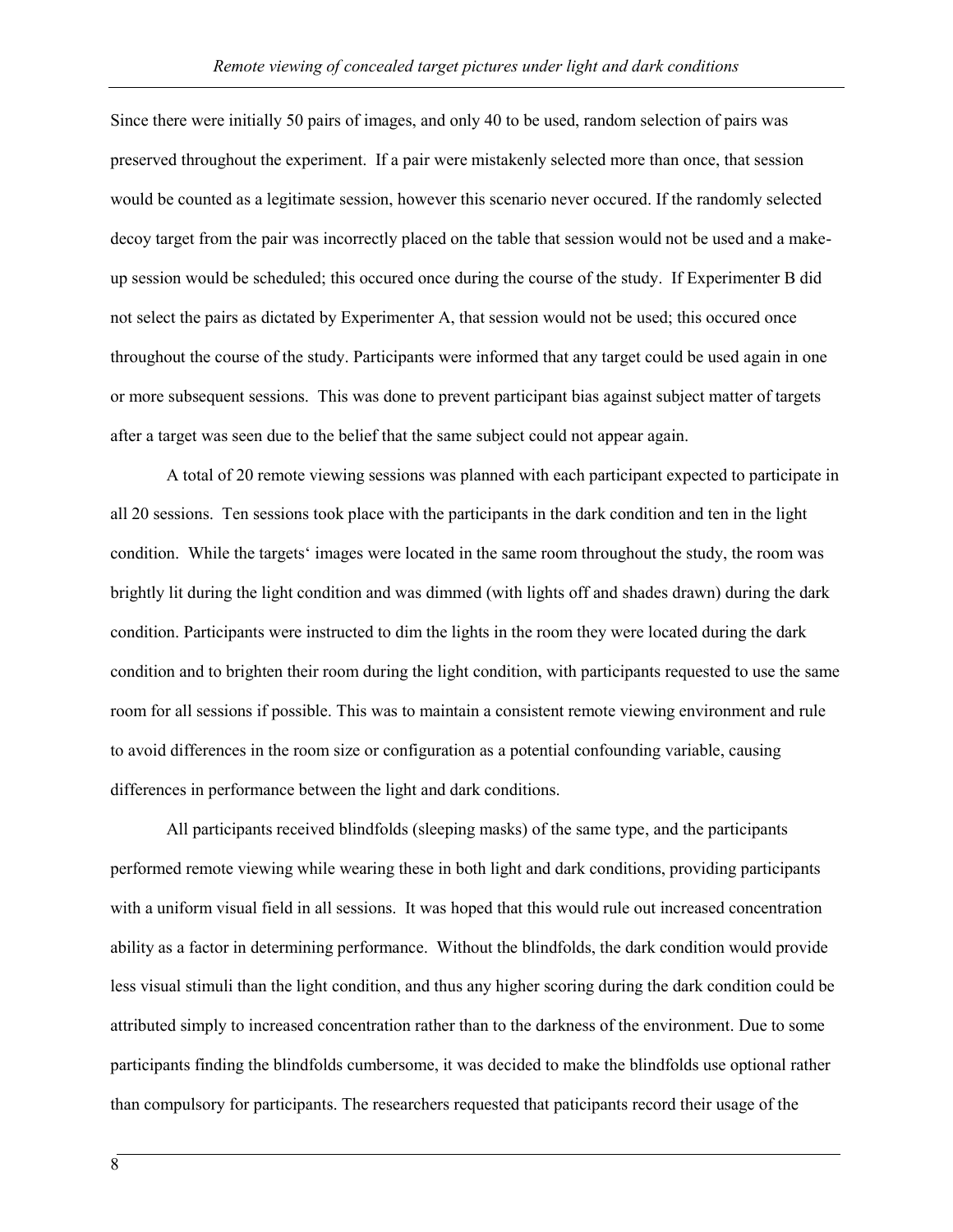blindfolds so that future comparions could be made, however several participants failed to conform to this request making meaningful comparisons impossible.

To ensure that each participant understood the procedure, each remote viewer participated in a pilot session. A pair of targets was sent to Experimenter B, selected for this session only with the same pair used for all participants. This pilot session was a light session, with all following sessions randomly determined. The general protocol for the pilot session was adhered to for all future sessions.

One day before each session, by flipping a coin Experimenter A randomly determined whether the session would be dark or light with the provision that half of the sessions would be dark and half light. To ensure this division, randomization was not used for the final three sessions of the study. The participants were informed whether the session would be dark or light a day before the session was to begin. This allowed participants time to prepare for remote viewing and to set up their environment to create the required dark or light environment.

Experimenter B recorded the date and started time of the session. The participants had been instructed by Experimenter A to remote view the image at a time that was convenient for them during the designated 48 hour period. They remote viewed for about 30 minutes in the condition that had been specified for each session and recorded the date and start/end times of their remote viewing period.

For each session, participants were asked to handwrite or type (by typewriter or computer) verbal free-responses (i.e., those not restricted in content or format) on paper, describing their impressions of the target image. Participants recorded these impressions after they removed their blindfolds at the end of their remote viewing period. They were also asked to hand-draw a depiction of the target image on paper. During the dark condition, participants were allowed to use a small light source, such as a small incandescent flashlight or single candle flame, to provide enough light for them to see what they were recording on paper. Participants sent Experimenter A their handwritten impressions and sketches via postal mail (or by email attachment if they had access to computer scanning).

After each participant sent their descriptions to experimenter A, Experimenter A then emailed digitized images of both the target image and the decoy image to the remote viewer to score each image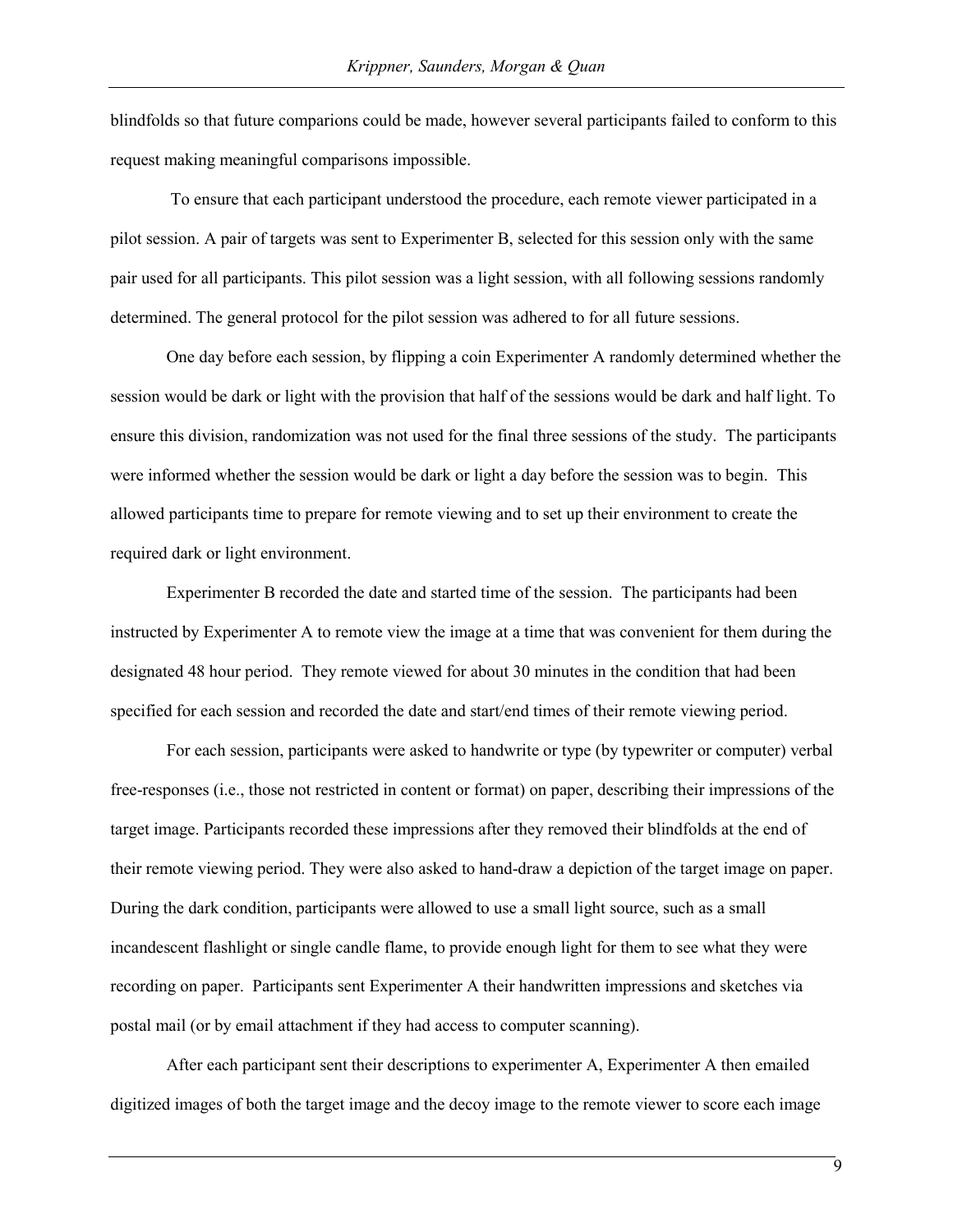regarding the correspondence to the image they remotely viewed. They were not informed at this point which image was the target or decoy image. The participants were asked to rate each of the two images on a scale of "1" (meaning absolute certainty the image was not the target) to "100" (meaning absolute certainty the image corresponds to the image they remotely viewed). They were requested to avoid tied scores.

Once completed, participants sent their ratings of both images to Experimenter A for recording. After all ratings from all participants were received by Experimenter A via email and all handwritten impressions from all participants had been received by Experimenter A by postal mail, Experimenter B informed Experimenter A of the coded identity of the correct target. At this point, Experimenter A sent out a digitized image of the correct target for the session to all participants to provide feedback to the participants regarding their performance for that specific session. Following the pilot testing of the protocol two sessions occurred each week throughout the study, i.e., Mondays and Thursdays.

#### Independent Judge Evaluation

The targets developed by Honorton (1975) made a binary evaluation possible, based on the presence or absence of 10 content variables. In this way, the participant's response could be compared to both the actual target and the control target. This procedure, although commendable, was not used in this study because participants did not respond uniformly. Instead, the participants and the independent judge were asked to check responses for correspondences to two targets (the actual and the decoy) on a 100 point scale that had been used effectively in the Maimonides Dream Laboratory experiments (e.g., Krippner, Honorton, & Ullman, 1971). The independent judge had a background in both dream studies and filmmaking, hence was quite familiar with the type of images emanating from this study. She submitted the following description of her procedure:

In preparation to serve as the independent judge for this study, Experimenter D and I went over the 100-point scoring system I would be using, which had been utilized in past studies conducted at the Maimonides Dream Laboratory. We conducted a practice session and went through the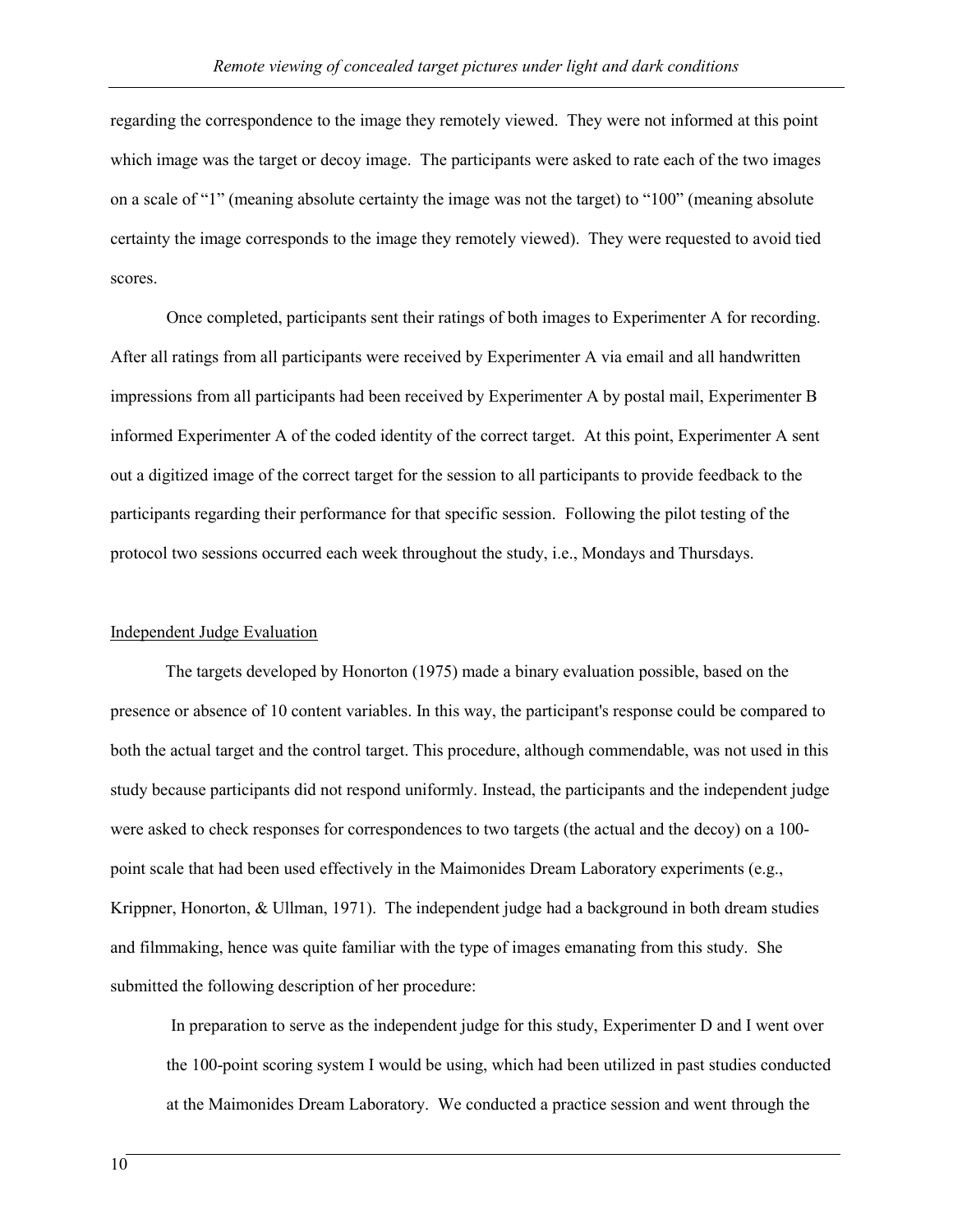rating process. I was requested to avoid tied scores. After all of the participant, self-ratings had been completed; Experimenter A emailed to me digitized images of both the target image and the decoy image for one session at a time to judge (labelled simply with Session #, Image A and Image B). I was not informed at this point which image was the target or decoy image. I rated each image regarding its correspondence to the notes from each participant's RV session, which Experimenter A emailed to me along with the images. Based on each of the participants' RV notes, I rated each of the two images on a scale of "1" (meaning absolute certainty the image was not the target) to "100" (meaning absolute certainty the image corresponded to the image they remotely viewed). Once each judging session was completed, I sent my ratings for both images by all participants, to Experimenter A. After he received all of my ratings for all sessions, Experimenter A informed me which images (A or B) had been the targets, and which had been the decoys for each session.

#### Research Hypotheses

The experimental hypotheses under consideration are as follows:

Hypothesis One: There will be a significant mean difference in target hits taken from the average of independent judge target-decoy difference values of all sequential trials as analyzed by single sample ttest.

Hypothesis Two: There will be a significant mean difference between remote viewers' selfcorrespondence target image scores and the independent judge's correspondence raw scores across all sequential trials as analyzed by single sample t-test.

Hypothesis Three: There will be a significant mean difference between remote viewers' selfcorrespondence target image scores and the independent judge's correspondence raw scores when comparing light vs dark sessions as analyzed by an independent group t-test.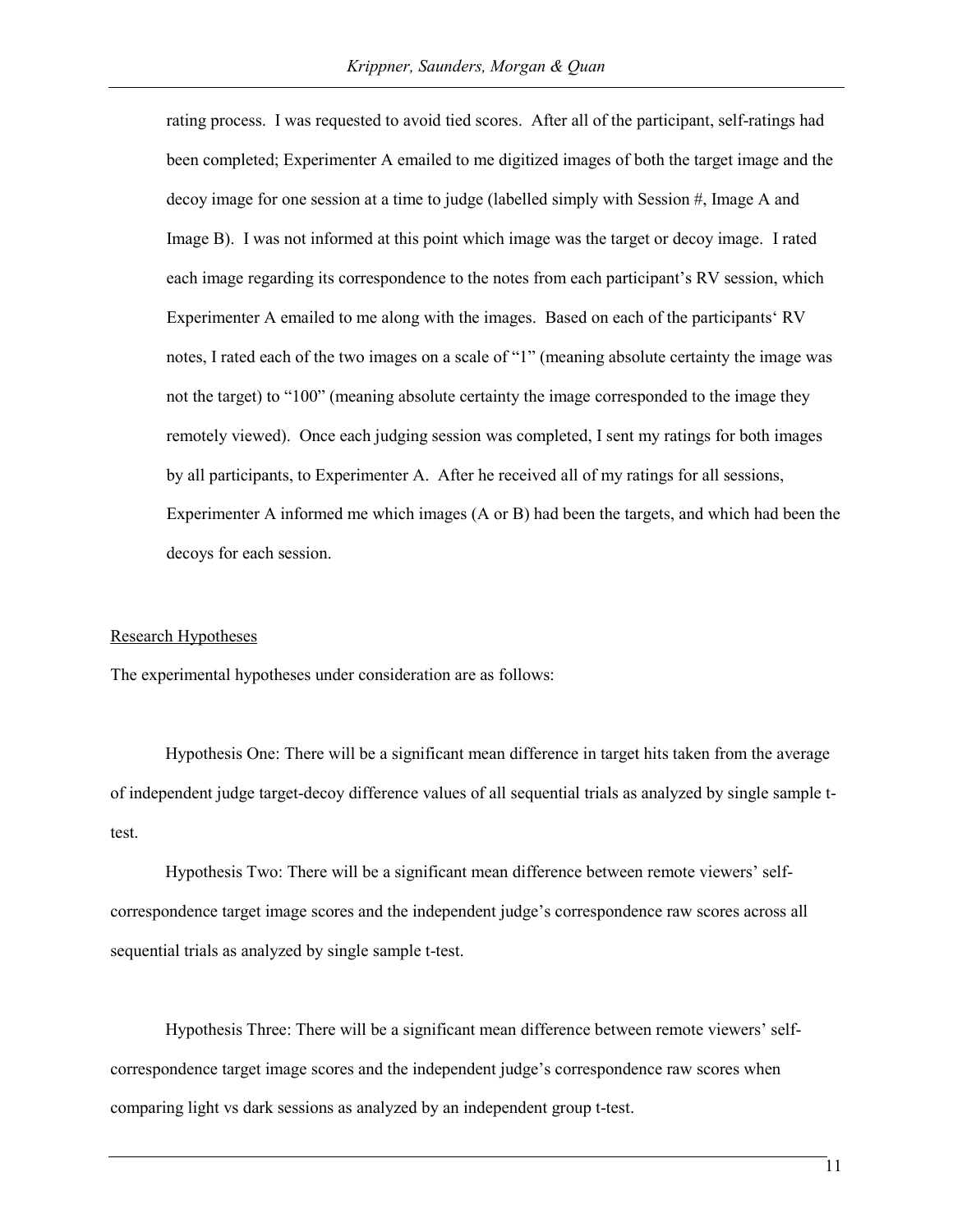Hypothesis Four: There will be a significant main effect for the number of hits taken from independent judge target-decoy difference values when comparing light vs dark sessions as analysed by an independent group t-test.

Hypothesis Five: There will be a significant interaction effect in the number of hits, taken from independent judge target-decoy difference values between sequential trial and light vs. dark sessions as analyzed by a mixed factorial ANOVA.

## **RESULTS**

Due to technical issues in session three where it was noticed the wrong target envelope had been pulled, this session's data were discarded leaving a total of 19 sessions (10 in the dark condition and 9 in the light condition). Furthermore, participant attrition was a significant factor in this study which requires mention. In total only seven participants completed all 19 sessions, substantially impacting the study's statistical power. This may also suggest an optional stopping problem, as participants were provided feedback on a session by session basis they may have dropped out when performing poorly. While a follow up, which shall be discussed shortly with those that dropped out suggested against this reason as their primary motivation all results must be viewed with this caveat in mind.

Table 1 demonstrates the descriptive statistics for the seven remote-viewers who participated in each of these 19 judging sessions, with scores for these sessions shown for both the remote-viewers and the independent judge. The descriptive statistics show a tendency for the independent judge to successfully determine the correct target more often than the remote viewers.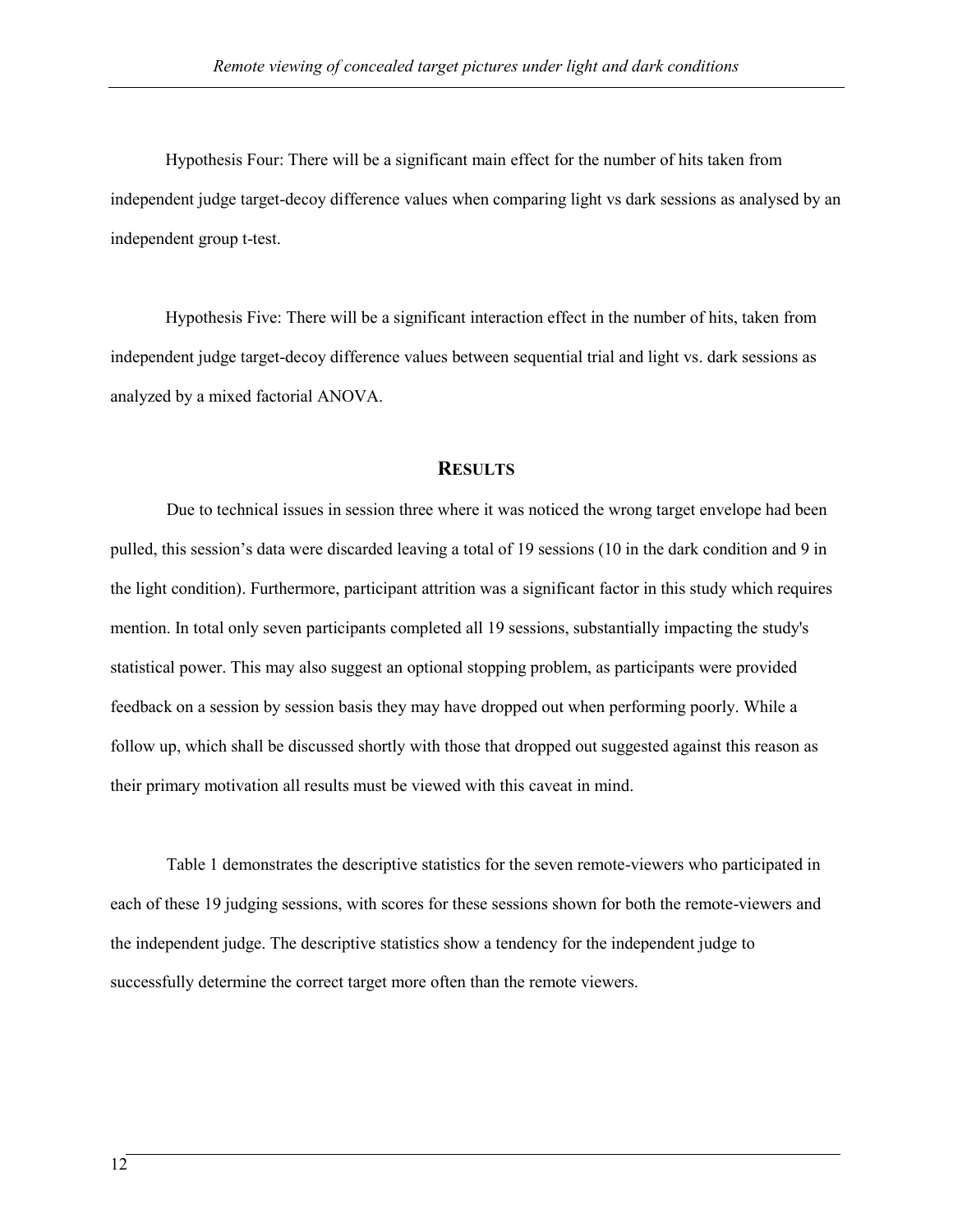| Condition | $n^{\alpha}$ | Total | Hit      | 95% CI                | Mean | <b>SD</b> | Most  | Least hits <sup>b</sup> |
|-----------|--------------|-------|----------|-----------------------|------|-----------|-------|-------------------------|
|           |              | hits  | rate $%$ |                       | hits |           | hitsb |                         |
| Judge     | 133          | 74    | 56%      | $[47, 62]$ 10.57 1.27 |      |           | 12    |                         |
|           |              |       |          |                       |      |           |       |                         |
| Remote    | 133          | 63    | 47.4%    | [39, 56]              | 9    | 2.82      | 13    |                         |
| Viewer    |              |       |          |                       |      |           |       |                         |

Table 1: Descriptive statistics for session per Remote Viewer, recorded by Remote Viewers and the Independent Judge across all individual sessions.

<sup>a</sup>number of individual judgments <sup>b</sup>for an individual participant

Table 2 shows the descriptive statistics for remote viewing sessions, reported as the number of hits, hit percentage, and associated interval estimates for both light and dark conditions for both the remote-viewer and the independent judge. Having a session in the dark appears to produce a marginally higher number of target hits when compared to having a session in the light for both the remote viewers and the independent judge. The independent judge also appears to have been more accurate overall at correctly identifying the target across both light and dark conditions.

Table 2: Descriptive statistics for session hits per Remote Viewer, recorded by Remote Viewers and the Independent Judge for light and dark sessions.

| Condition        | Light | Hit      | 95% CI   | Mean  | SD.  | Dark | Hit      | 95% CI   | Mean | <b>SD</b> |
|------------------|-------|----------|----------|-------|------|------|----------|----------|------|-----------|
|                  | hits  | rate $%$ |          | light |      | hits | rate $%$ |          | dark |           |
| Judge            | 34    | 54%      | [41, 67] | 4.86  | 1.34 | 40   | 57.1%    | [45, 69] | 5.71 | 1.60      |
| Remote<br>Viewer | 29    | 46%      | [33, 59] | 4.14  | 1.95 | 34   | 48.6%    | [36, 60] | 4.85 | 2.34      |

To test the first hypothesis, a single sample t-test was used as an approximation of the method initially proposed by Greville (1944) and expanded upon by Burdick and Kelly (1977). The unit of analysis for this test was taken as the average of the independent judge's target-minus-decoy difference ratings for each session.

Due to participants all viewing the same target and decoy pairing in each session, using the session as unit approach conservatively addresses the potential for a stacking effect. Here an overall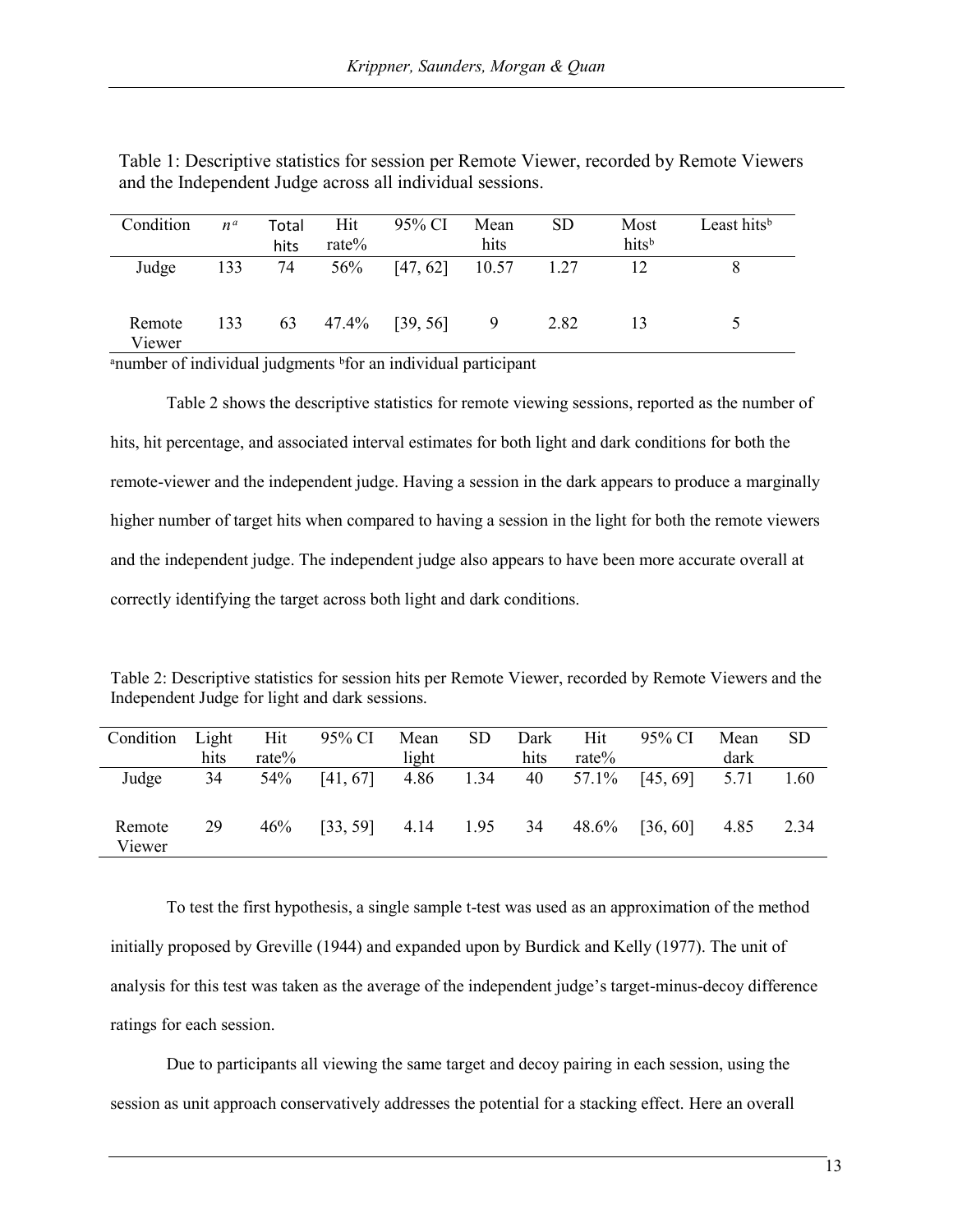positive mean difference score would indicate an overall tendency to rate the target higher than the decoy, a negative score representing the tendency to rate the decoy higher than the target. While overall a tendency to rate the target higher than the decoy image was shown in the judge's average target-decoy ratings ( $M\text{diff} = 3.76, 95\% \text{ CI}$  [-6.4, 13.9], SD = 21.13) the findings indicate this tendency is not a significant difference from a score of 0 ( $t(18) = .775$ ,  $p = .22$  (one-tailed) with a small effect size ( $d = .18$ ,  $[-.28, .63]$ .

In testing the second hypothesis, difference scores between the independent judge and remoteviewers target raw scores were calculated by taking the remote viewers' correspondence raw score from the independent judge's correspondence raw score for each target image. These differences were tested against 0 with a single-sample t-test. The results demonstrated that there was a statistically significant difference between remote viewer and independent judge raw scores attributed to the target image (*t* (132)  $= 4.56, p < .001$  (one-tailed) *M*diff = 14.21 [8.05, 20.4]) with a medium effect size (*d* = .40 [.21, .57]). The independent judge was significantly more likely to rate the target image as a higher correspondence to the participant mentation, than the participants themselves.

For testing hypothesis three, the difference values between the independent judge's, minus the remote viewer's correspondence scores for the target image were split across light and dark trial performance. Descriptive statistics are shown in table 3, which shows that while the independent judge rated, on average, the target higher than the remote viewer in both conditions, this was slightly higher for the light sessions.

Table 3: Descriptive statistics for the difference between the Independent Judge's target correspondence raw scores minus the Remote Viewers' self-correspondence target image scores for light and dark sessions.

| Condition |    | м     | 95% CI        | SD    |
|-----------|----|-------|---------------|-------|
| Light     | 63 | 15.49 | [6.29, 24.69] | 36.53 |
| Dark      |    | 13.07 | [4.55, 21.58] | 35.69 |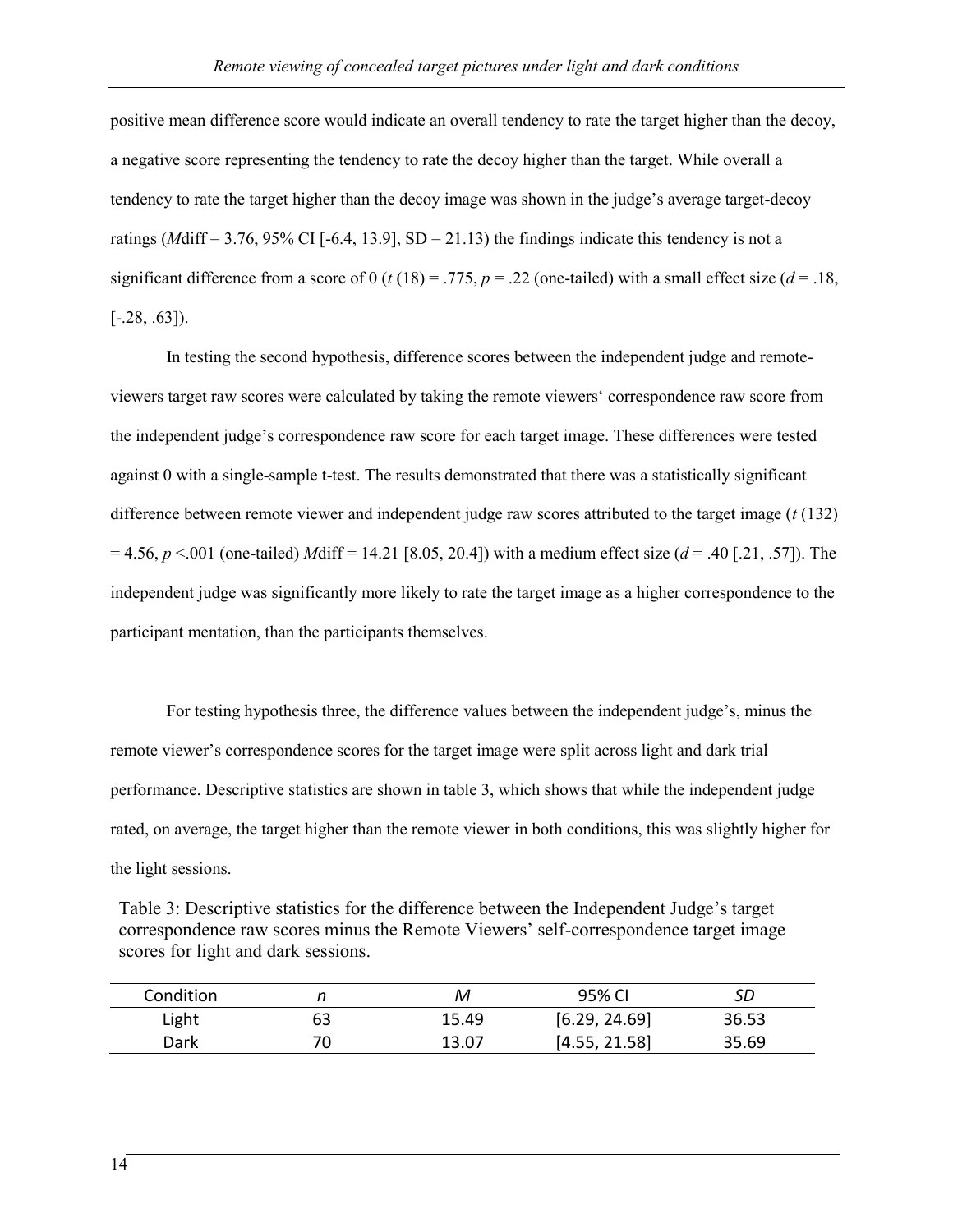Despite this, a between measures t-test demonstrated no significant difference  $(t(131) = .386, p =$ .35 (one-tailed), *M*diff = 2.42 [-9.98, 14.92]) with a small effect size (*d* = .03 [-.14, .20]). This finding suggests that the independent judge was equally likely in both light and dark sessions to more regularly rate the target correspondence higher than the decoy when compared to the remote viewers, with largely overlapping confidence intervals between conditions, as shown in Figure 1.

Figure 1: An error bar graph demonstrating the average Judge-Participant difference values for both light and dark conditions with associated 95% confidence intervals.



In order to test the fourth hypothesis, a between measures t-test was conducted comparing the independent judge's target-decoy difference values for each remote viewer between light and dark conditions. Descriptive statistics are shown in table 4.

Table 4: Descriptive statistics of the Independent Judge's Target-Decoy difference values for both light and dark conditions.

| , | $\mathbf{A}$<br>. . | . |  |  |
|---|---------------------|---|--|--|
|   |                     |   |  |  |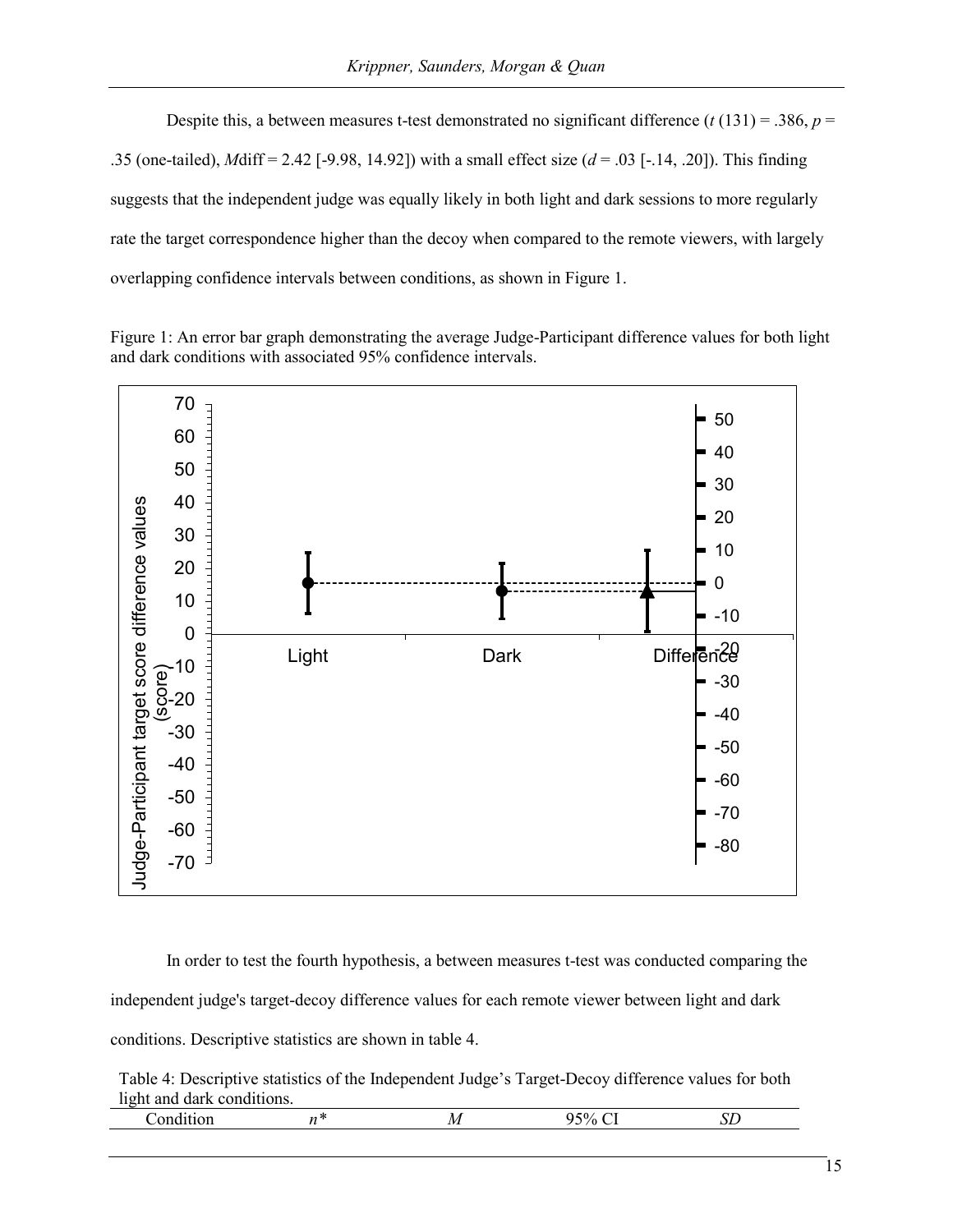| Light | OΖ | 4.,        | 12.35<br>-89<br>$1 - 2.89,$   | 50.01 |
|-------|----|------------|-------------------------------|-------|
| Dark  |    | . .<br>، ب | 13 337<br>l – I<br>10.JJ<br>. | 31.43 |

\*An extreme score was omitted for both light and dark conditions, for which the decoy score was rated substantially higher than the target score. While not impacting on the results of the inferential analysis their removal provided a more accurate reflection of the data while additionally satisfying the t-tests assumptions.

The results demonstrated no significant difference for the independent judge's target minus decoy

difference values between light and dark conditions  $(t (129) = .196, p = .845$  (two-tailed), *M*diff = 1.05 [-

9.59, 11.71]) with a negligible effect size  $d = .02$  [-.15, .19]); this minor difference is demonstrated in

figure 2.

Figure 2: An error bar graph demonstrating the average Judge Target-Decoy difference values for both light and dark conditions with associated 95% confidence intervals.



To test the fifth hypothesis, a mixed factorial ANOVA was conducted. Only nine sessions were utilized with the omission of the third dark session; this was to retain temporal similarity between both light and dark sequential trials due to the third light session being discarded from the data set. The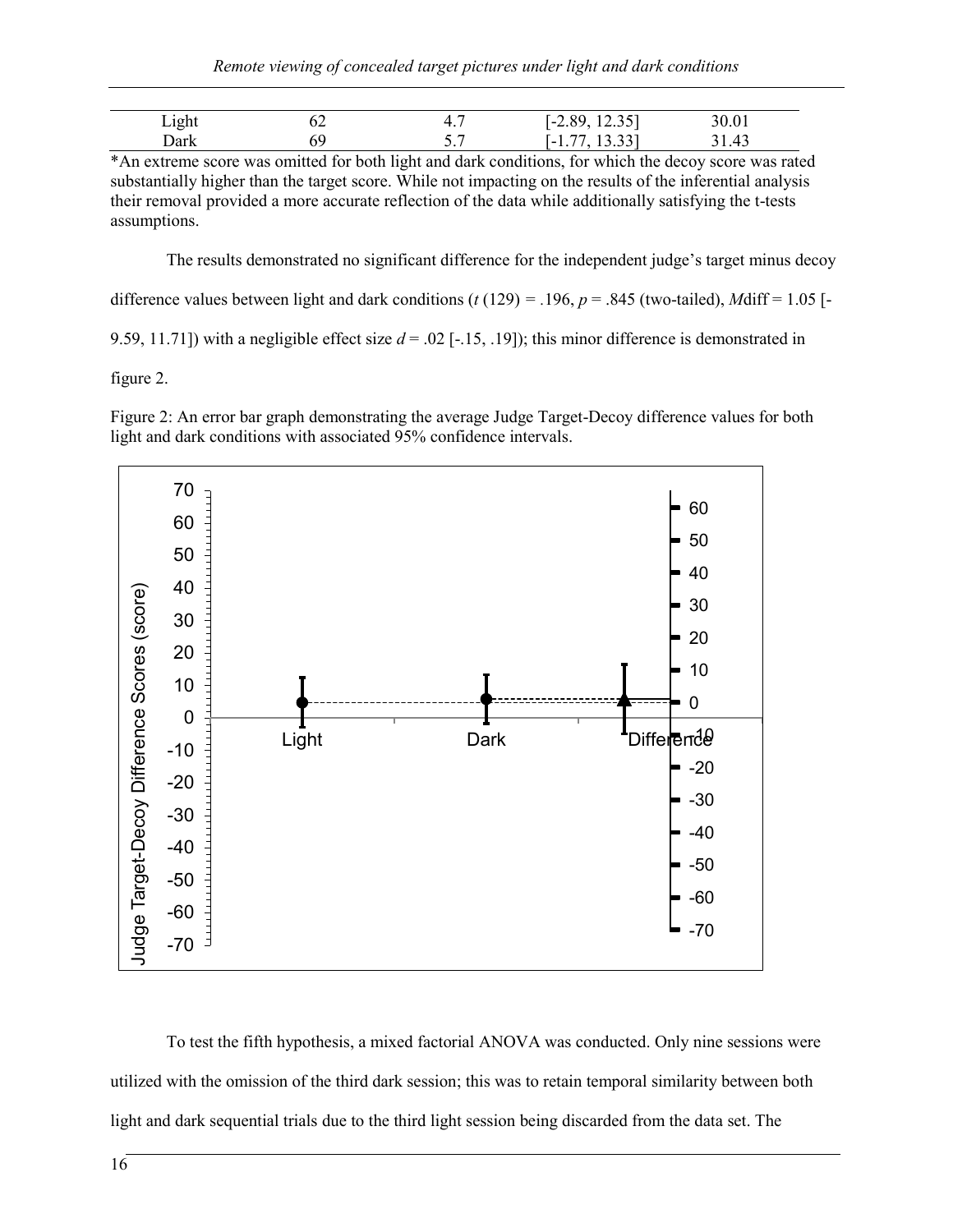Sphericity assumption was violated, and thus Greenhouse-Geisser corrected values were used. Overall the factorial ANOVA demonstrated no significant interaction effect for dark/light x sequential trial (*F* (4.1) = 2.44,  $p = .07$ ,  $\eta_p^2 = .28$ )

As a posthoc analysis, it was decided to assess the individual participant performance of the most successful participant in the study. The highest scoring individual participant achieved 13 hits out of 19 trials from his judgments. This individual subsequently was also the highest scoring participant for the independent judge scores, receiving 12 out of a possible 19 hits. A binomial test indicated that the proportion of successful hits (68%, 95% CI [.46, .84]) for this individual participant, while near, was not significantly above chance expectation  $(p = .08)$ .

#### **DISCUSSION**

The original intent of this study was to determine whether ostensible remote viewing functioned better under light or dark conditions. Although the usable data gave the edge to dark conditions, the difference was not statistically significant. In retrospect, the usable data were too small to provide a definitive answer to this question.

When comparing the independent judge's scores against participant scores, hypothesis two was supported with a statistically significant difference, showing the independent judge as more accurate at selecting the correct target. This finding is in line with those presented by Watt (2014) whose dream precognition study demonstrated that participant similarity ratings of targets, while correlated with participants percieved confidence of successful target identification, did not correlate with the significantly above chance hit rate of the independent judges. In this study independent judges performed significantly better, with 11 more hits than the participants own judgements. This suggests that psychological mechanisms may lead to an increased subjective experience of psi in participants which leads them to judge correspondences in a way not condusive to correct target selection.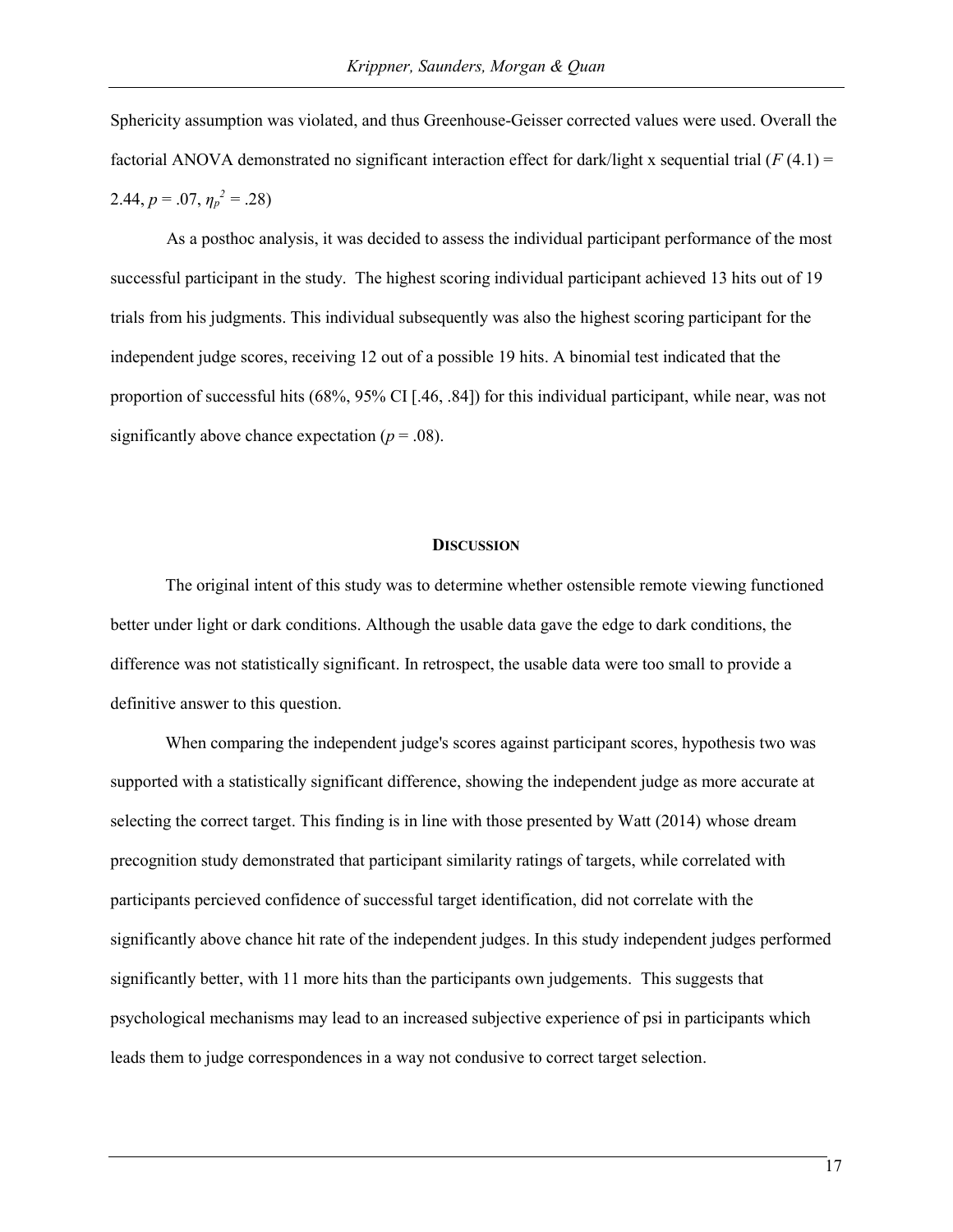This observation has implications for the protocol used in the present study which may lead to extrasensory information from the presentation decoys to participant being incorporated into the content of participant mentations. If independent judges tend to perform better overall there may be little benefit and greater potential for error by using participant judgements. Simply presenting the participant with the target image for feedback and leaving judgements against decoys to the independent judges reduces these issues and also removes the need for more complex steps to be taken to address for stacking effects, during data analysis. An issue highlighted as problematic in studies where a group of participants witness the same target set trial by trial (Kennedy, 1979; Utts, 1995).

## Post-Hoc Analysis

With a dropout rate of over 50% it was decided to investigating the motivation behind those who elected to drop out; as only seven of the original 20 participants completed 19 usable protocols. Upon inquiry, many of the participants who did not complete all 20 sessions voiced their dissatisfaction with the targets. When queried, a typical response was that participants did not find the target pictures "engaging," "interesting," or "emotionally involving." Many of them attributed their low rate of success to the targets we employed. Schwartz (2007) has written about the importance of choosing RV targets that are endowed with "numinosity" (pp. 114-125). Drawing upon his writings, we defined numinosity as the perceived ability of a target to evoke an emotional state in the participant. We hypothesized that correspondence between the target and participant responses would be significantly correlated with the degree of numinosity of the target.

Charles Honorton developed his target pool when he directed the Psychophysical Laboratory in Princeton, NJ. An inventive experimenter, he is best known for his participation in the Maimonides Medical Center dream experiments (e.g., Krippner, Honorton, & Ullman, 1971) and for developing the standard Ganzfeld protocol (e.g., Honorton, 1985). At Maimonides, he was part of the team reporting that images evoking strong emotional responses were particularly effective in enhancing psi-related responses, a discovery he carried with him into his later work with his Ganzfeld projects. Specifically, these target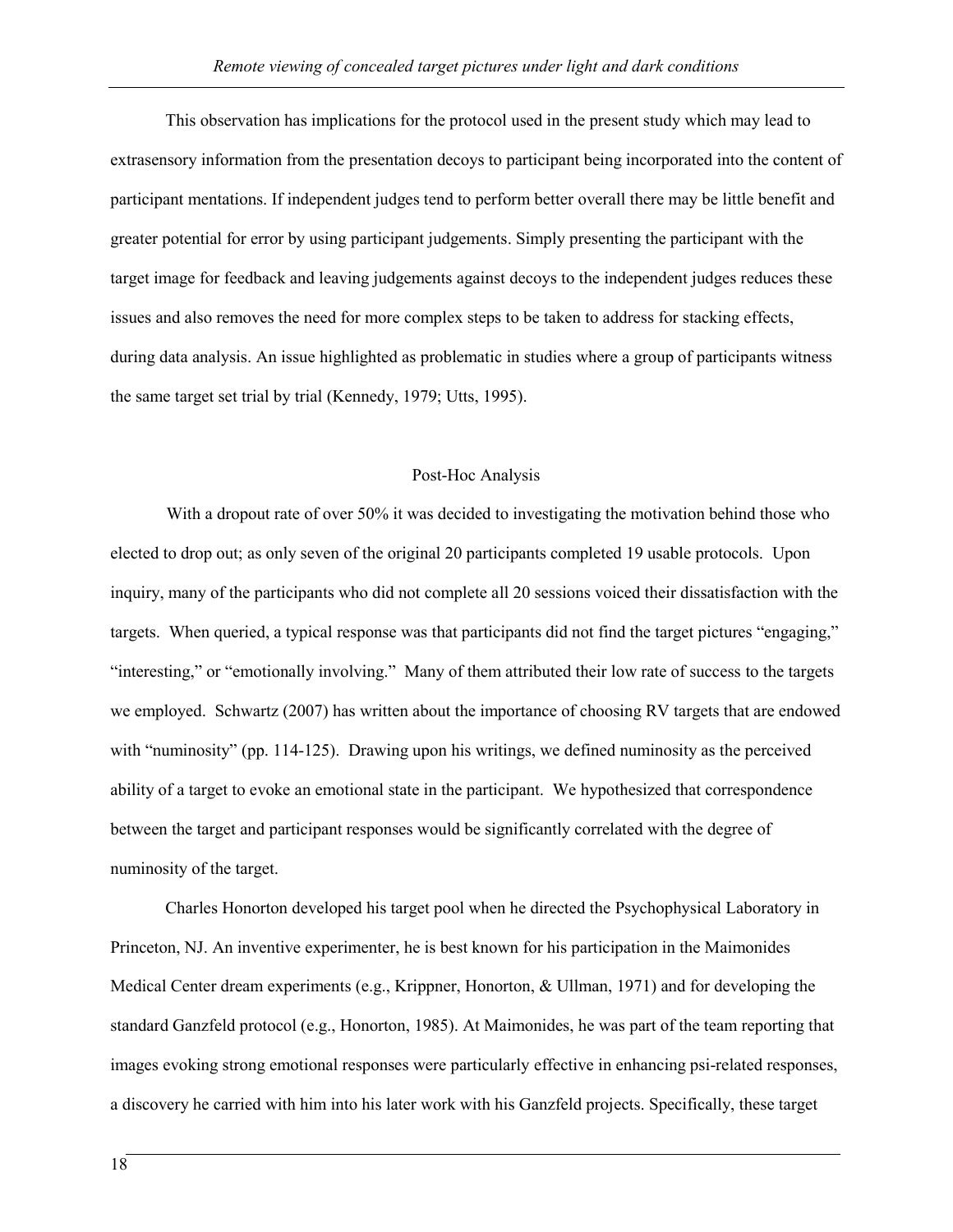images involved violence, sexuality, incongruity, novelty, and/or physical movement. Target images, of course, have different meanings for different viewers so the common elements to those cited were either pleasant or unpleasant emotionality or, as we will call it, numinosity. At its most vibrant, numinosity crosses gender, age, culture, and other variables because it is characterized by what might be referred to as coherence.

In a post-hoc analysis (i.e., one not included in the protocol approved by the KPU), there was a significant relationship between numinosity and participants' scores; reflecting response-target correspondences. This analysis is the first attempt to evaluate the degree of target numinosity's effect on attempted remote viewing success. Because there are several advantages to what parapsychologists refer to as "free response" targets as opposed to "forced choice" targets (Honorton, 1975), this finding has implications for the selection of target material in future parapsychological research.

Not having access to the research participants or the results of this study, Stephan Schwartz agreed to rate every target for its numinosity on a 100-point scale. "A score of 1 indicated no numinosity, and a score of 100 would indicate full numinosity". Both participant and independent judge scores were used in the analysis.

Honorton's 1975 target pool emphasized incongruity, novelty, and/or physical movement rather than violence and sexuality. When the targets used for this study were evaluated on the 100-point scale for numinosity, the highest total score awarded for any individual target image used in the study was 52.5, with a mean numinosity rating of 22.7, 95% CI [17, 28.4]  $SD = 11.86$ .

| independent Judge and Remote Viewer hits and misses sessions. |         |         |             |               |           |               |
|---------------------------------------------------------------|---------|---------|-------------|---------------|-----------|---------------|
|                                                               | Light   | Dark    | Judge       | Judge         | <b>RV</b> | <b>RV</b>     |
|                                                               |         |         | <b>Hits</b> | <b>Misses</b> | Hits      | <b>Misses</b> |
| Mean                                                          | 22.22   | 23.12   | 22.5        | 22.87         | 28.61     | 17.37         |
| Numinosity                                                    |         |         |             |               |           |               |
| 95% CI                                                        | [14.31, | [13.33, | [14.05,     | [13.43,       | [18.04,   | [12.46,       |
|                                                               | 30.12]  | 32.91]  | 30.94]      | 32.32]        | 39.18]    | 22.28]        |
| <b>SD</b>                                                     | 10.28   | 13.68   | 10.98       | 13.20         | 13.76     | 6.85          |

| Table 5: Descriptive statistics of numinosity scores organized for light and dark conditions and both |
|-------------------------------------------------------------------------------------------------------|
| Independent Judge and Remote Viewer 'hits' and 'misses' sessions.                                     |

Table 5 shows that the numinosity ratings of target images were evenly distributed across both light and dark conditions with comparable mean numinosity scores, 95% confidence intervals and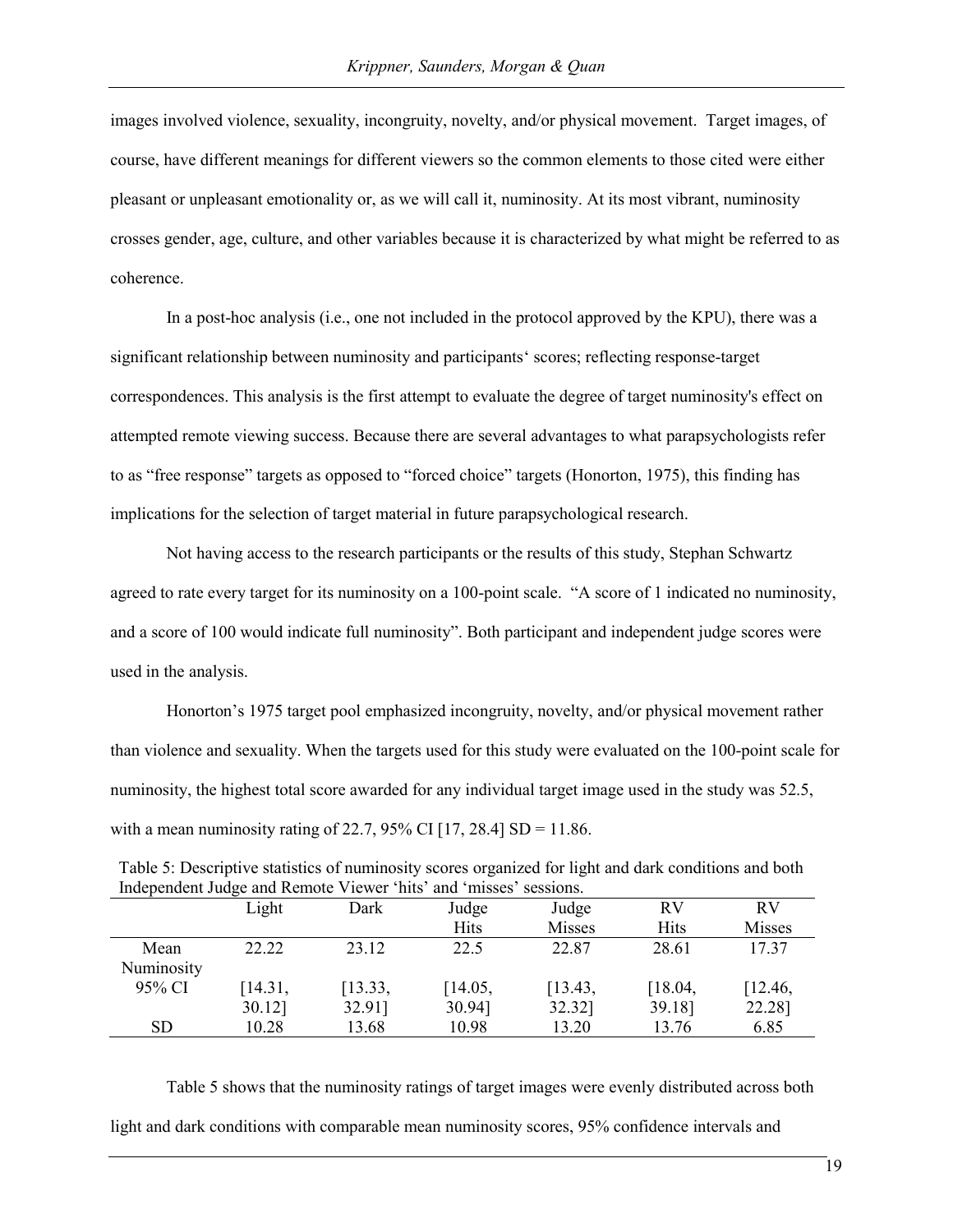standard deviation. Independent judge successful (hit) and unsuccessful (miss) sessions overall were comparable regarding the targets' numinosity. There is a noticeable difference however for the mean numinosity ratings between the remote viewer's successful and unsuccessful trials.

For the remote viewing participants, targets in both dark and light conditions appeared to have similar degrees of numinosity associated with hits ( $M = 29, 95\%$  CI [8, 50]) for dark, and ( $M = 28.12$ [10.6, 45.6]) for light. This similarity remained for missed target numinosity scores ( $M = 17.25$ , [8.6,] 25.6],  $M = 17.5$ , [8, 27] for dark and light respectively.

To investigate the difference in target numinosity between remote viewer hits and misses an independent group t-test was conducted comparing differences in numinosity ratings between sessions in which the participants own mean target-decoy difference values were considered a hit, against those sessions which were considered a miss. A mean difference between groups of 11.24, 95% CI [.12, 22.3] was shown as significant, with the target images of successful 'hit' sessions containing higher numinosity ratings than unsuccessful 'miss' sessions (t (11.47) = 2.22,  $p$  (2-tailed) = .048 with a large effect size ( $d =$ 1.02, [.01, 1.99]).

A further independent group t-test was conducted to compare the differences in numinosity rating between sessions for which the independent judge's mean target-decoy difference values were considered a hit, and those sessions considered a miss. A mean difference value of -.37, 95% CI [-12.2, 11.46] between the groups indicated no significant difference in numinosity ratings  $(t (17) = -.067, p (2-tailed) =$ .946) with a small effect size  $(d = .03, [-.87, .93])$  between successful and unsuccessful sessions.

These findings are supportive of the Schwartz (2007) hypothesis, and in line with previous observations by Honorton (1975) and Watt (1989) that targets with emotional content are more likely to be identified as such in remote viewing studies.

Numinosity may be related to the concept of entropy, first observed by Schwartz when participants could accurately identify targets imbued with an element of energetic change (Dossey, 2007). Entropy, characterised by incoherence, and a move towards disorder has received empirical support suggesting it is an information carrying mechanism for successful remote viewing performance (May,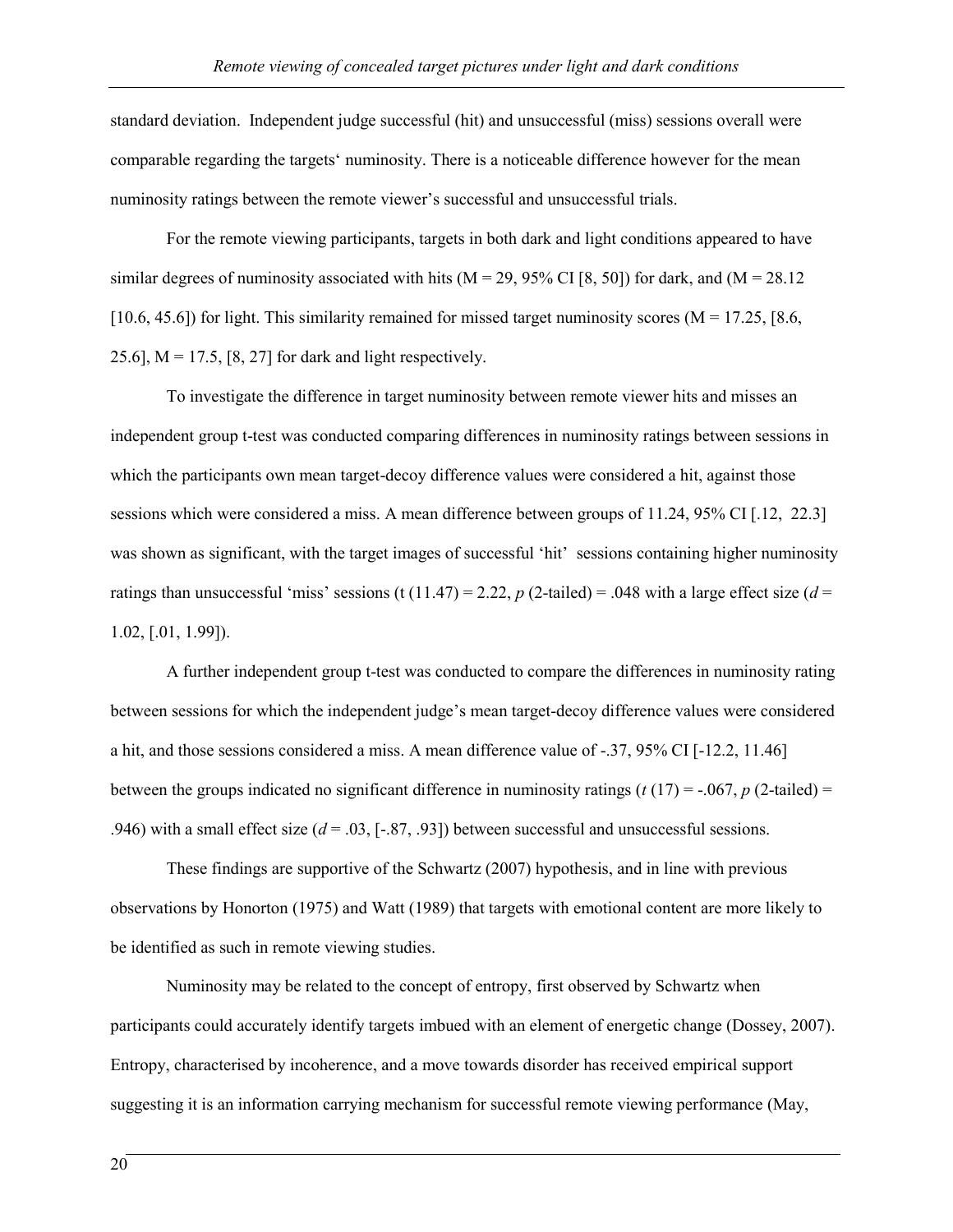Spottiswode, & James, 1994a, 1994b; May, Utts, and Humphrey, 1990; May & Vilenskaya, 1992). The findings of these studies suggest the higher the entropy gradient of a target, the higher remote viewers' accuracy to correctly identify the target. While movement and change appear essential elements of the nature of remote viewing, emotional factors of numinosity may provide complementary knowledge to understanding what constitutes appropriate remote viewing targets.

An interesting point of note is that while target numinosity was significantly related to successful hits for participants, it appeared to make little difference for the independent judge, who was, in fact, more accurate overall. This suggests that target numinosity may be an essential factor for when participants make their judgements. This may be due to a tendency to focus on the more numinous aspects of their mentation due to the heightened emotional significance. This may also suggest rather than target numinosity being a psi conducive aspect in succesful RV performance, it may reflect a reporting bias where paritcipants are simply more drawn to select stimuli with greater numinous content as the target, seeing greater correspondences with their own experience. Independent judges, unhindered by this may be able to take a more holistic view of participant mentations, leading to the more frequent correct identification of correspondences with the target. This may provide some insight into the difference in accuracy observed between remote viewers and the independent judge. It would be useful in a future study to assess all targets and decoys for their respective numinosity to see if numinosity correlates with rating scores more signiciantly for target clips than for decoys, if so this is supportive of the notion that numinosity is an important element in correct target identification in remote viewing studies. Conversely if a similar relationship is found for decoys, this could reflect a reporting bias.

While the findings of this pilot study are indicative, there are methodological concerns which make their interpretation problematic. The distributed sleeping masks were intended to be worn by participants in both light and dark conditions to act as a control for increased concentration rather than the darkness of the environment. However, this rationale is based on the assumption that darkness of the immediate environment is the crucial factor in facilitating successful remote viewing performance. It may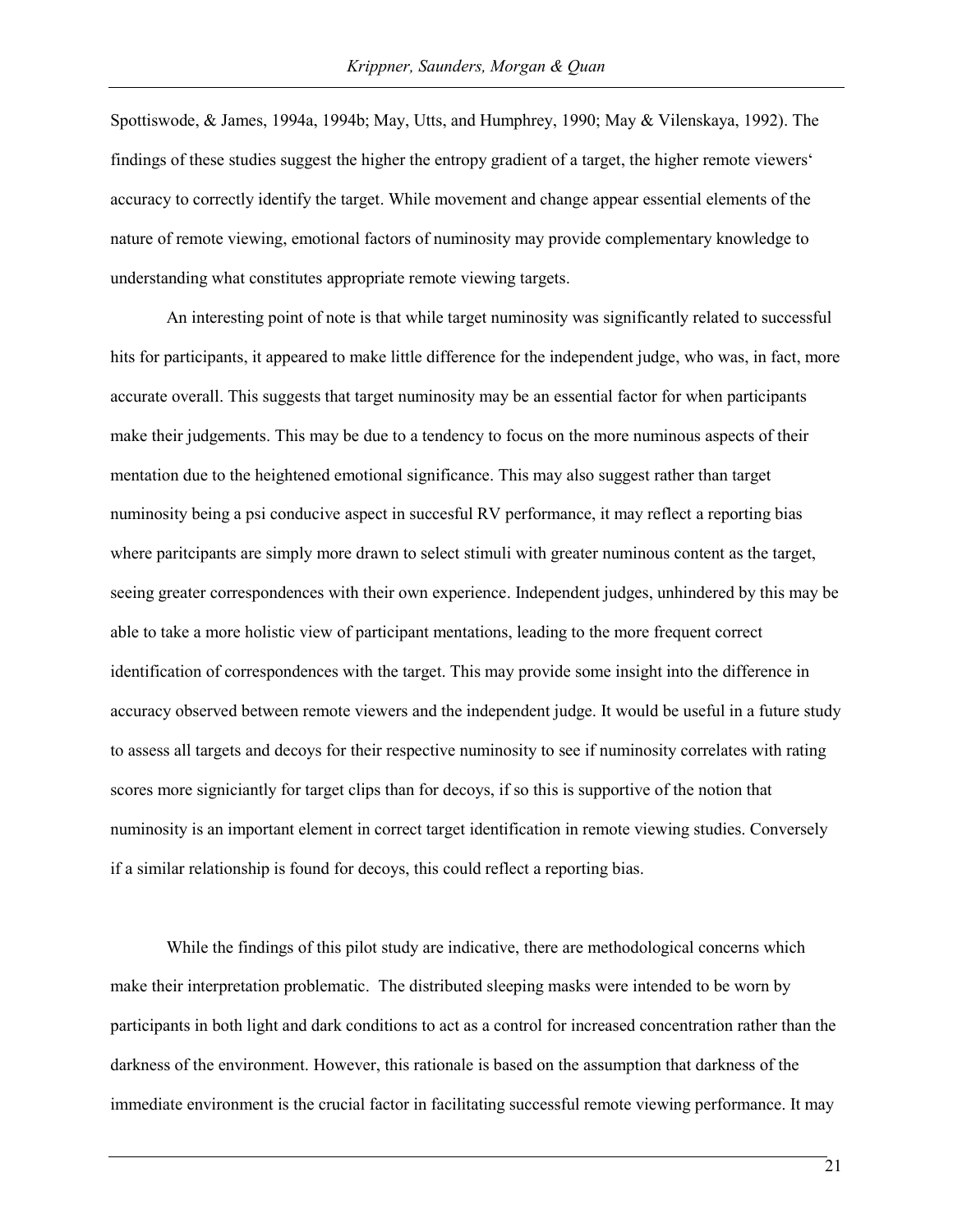be simply a darkened visual field and the limited visual sensory information which accompanies it are the essential ingredients for any improved success within dark conditions rather than the darkness of the environment itself. Indeed, a homogenous visual field has been shown to contribute towards successful psi performance within the Ganzfeld literature (e.g. Bem & Honorton, 1994; Parker, 2000; Storm, 2006). Thus for participants utilising their sleep masks, effectively both light and dark sessions could be considered dark sessions, potentially violating the independent condition. Furthermore, as some participants found the sleeping mask inhibitive, the decision was made to make the use of these masks optional rather than mandatory, adding additional noise into the data as some participants stopped utilising them entirely while others continued to use them, a consistent approach is highly recommended for future studies.

A further methodological issue is that participants were allowed the use of a small light to write their impressions when in the dark condition, this light was not standardised across participants, and thus some may have used limited sources like a small candle, others a flashlight, leading to additional inconsistencies across trials. While this made it easier for participants to record their impressions, it again risks violating the independent variable of darkness/light. Additionally, if participants were recording their impressions at any point with a pen during the session, they would have to remove the sleeping masks to do so. It is recommended that audio/video recording of participants in future sessions will control for the consistency of the darkness condition across participants, while also allowing participants to merely verbalise their impressions during the trial and then commit their images to paper in the form of an illustration of their impressions after the session period has ended.

Finally, due to the number of trials which occurred throughout the study, and the decision for a binary outcome judgement task, this pilot study was substantially underpowered to find an effect. Despite this point, the findings above can be viewed as indicative and warrant further investigation with a refined protocol and select sample.

Considerable time and effort went into the design and execution of this study. Target selection was carried out in a way that would maximize differences between the actual target and the control target.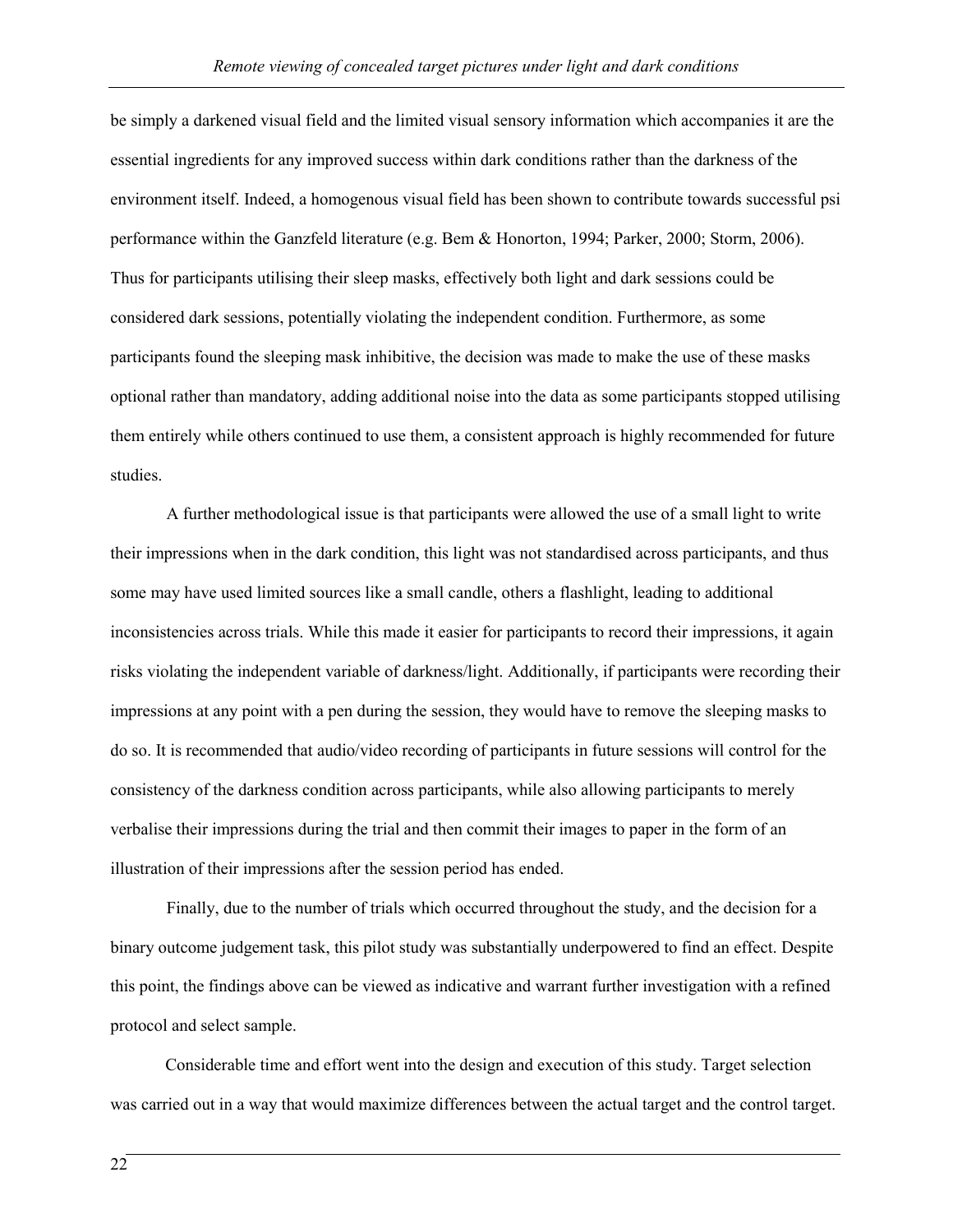Targets were determined by random selection from a pool constructed by Honorton (1975) that could be evaluated by a binary process based on presence or absence of predesignated information. For example, on September 4, 2014, one of the participants responded, "spikes, Blue, lots of motion, salty, Animal, Feathery texture, Red, pattern [sketch of 3 diagonal parallel lines], voices laughing, crying, loud, closed door, shine reflection, yellow, red [sketch of a long horizontal oval shape around "shine reflection" and a rectangle shape around "red"]. The target image for that session included eight human characters in motion (four of them wearing blue), stacked in what appears to be the bleachers of a ball game, with beer spilling out of cups and hot dogs overflowing with ketchup and mustard. Each character expresses a passionate emotion, e.g., joyful, exhilarated, or depressed, two of the characters appear to be laughing, and two appear to be crying. The central character wears a coat with animal fur around the collar with a feathery texture. A pattern of 3 diagonal parallel lines appears on a flag displaying the word "KILL" backwards as one character waves it in the air. Using Honorton's (1975) binary system, this participant's response would receive a "1" for the presence of: color, activity, mythical characters, animals, human characters, artifacts/implements, food, body parts, architectural objects, and nature features, and a "0" for the absence of these content variables resulting in a score of 1101111010. The target for that night would receive a score of 1110111100 while the decoy target's score would be 1001101101. It can be seen that the match between the participant's response and the actual target is closer (60%) than the match between the response and the control target (50%). With enough data, a simple statistical test could be made on that participant's collected responses, as well as for the participant group as a whole. However, the participants' responses were returned to Experimenter A in a variety of formats, making Honorton's scoring method unwieldy. As an alternative measure, a 100-point scale was utilized by both participants and the independent judge. The derived scores were easily available for statistical analysis but lacked the more structured and systematic judging approach originally intended, and a clearer response protocol to standardise participant reponses for comparison would be beneficial in a future study.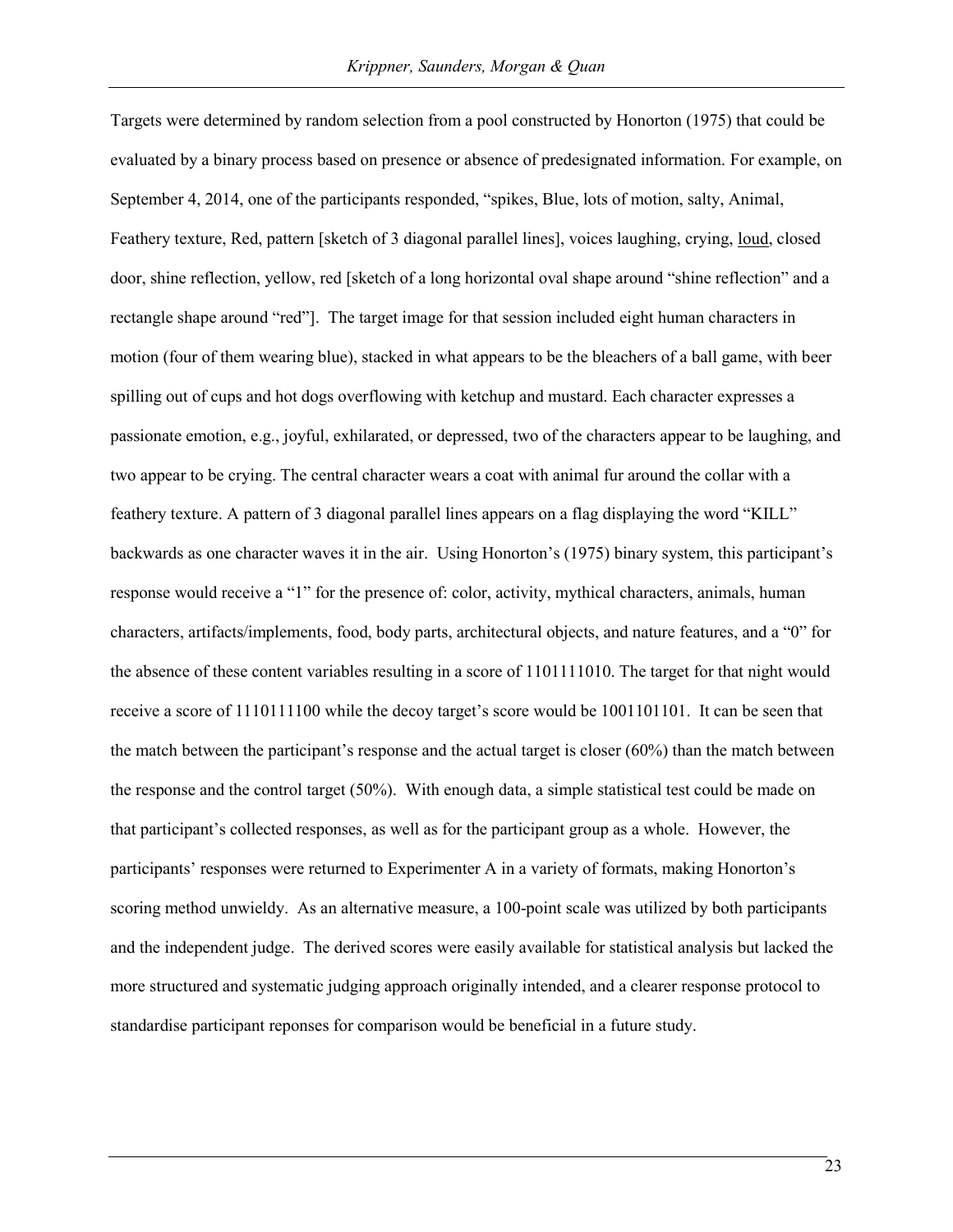## Conclusion

For a proper evaluation of the light/dark hypothesis, a more substantial number of responses needs to be collected, ideally from a small number of carefully selected participants who would dedicate themselves to weekly remote viewing over a period lasting several months. The presentation of the target and decoys to participants also appear to provide little merit to the testing of anomalous cognition with independent judge accuracy significantly higher than those of the participants. In future studies, only the presentation of the target to participants as feedback for each trial is recommended, with all ratings and/or rankings conducted by the independent judge for the target against decoys. This procedure should be accompanied by the standard response protocol if the Honorton target pool is utilized (Honorton, 1975). If not, targets should be evaluated as to their coherence and emotionality (i.e., numinosity) before becoming part of the pool, in order to assess the role of numinosity in sucessful remote viewing more comprehensively. Overall our findings should be considered with caution but warrent further investigation. The accuracy of the independent judges compared to participants, and the potential effect of target numinosity on hits appears to be this study's major contributions to the remote viewing literature.

King Croesus's double-blind experiment of 3,300 years ago has gone through several permutations, but the emphasis on intention remains a prominent concern. Participants' intention underlies reported successful uses of remote viewing in real-world applications. These applications of remote viewing seem to be slowly gaining credence despite criticism and may represent an appropriate way of exploring and applying this elusive phenomenon. Smith and Moddel (2015, p.380) point out that for a practical application to exist, the phenomenon in question must be at least moderately repeatable. Moreover, this is the challenge remote viewing faces in its future development.

### Declarations:

The authors have no competing interests to declare.

This project was supported by the Saybrook University Chair for the Study of Consciousness.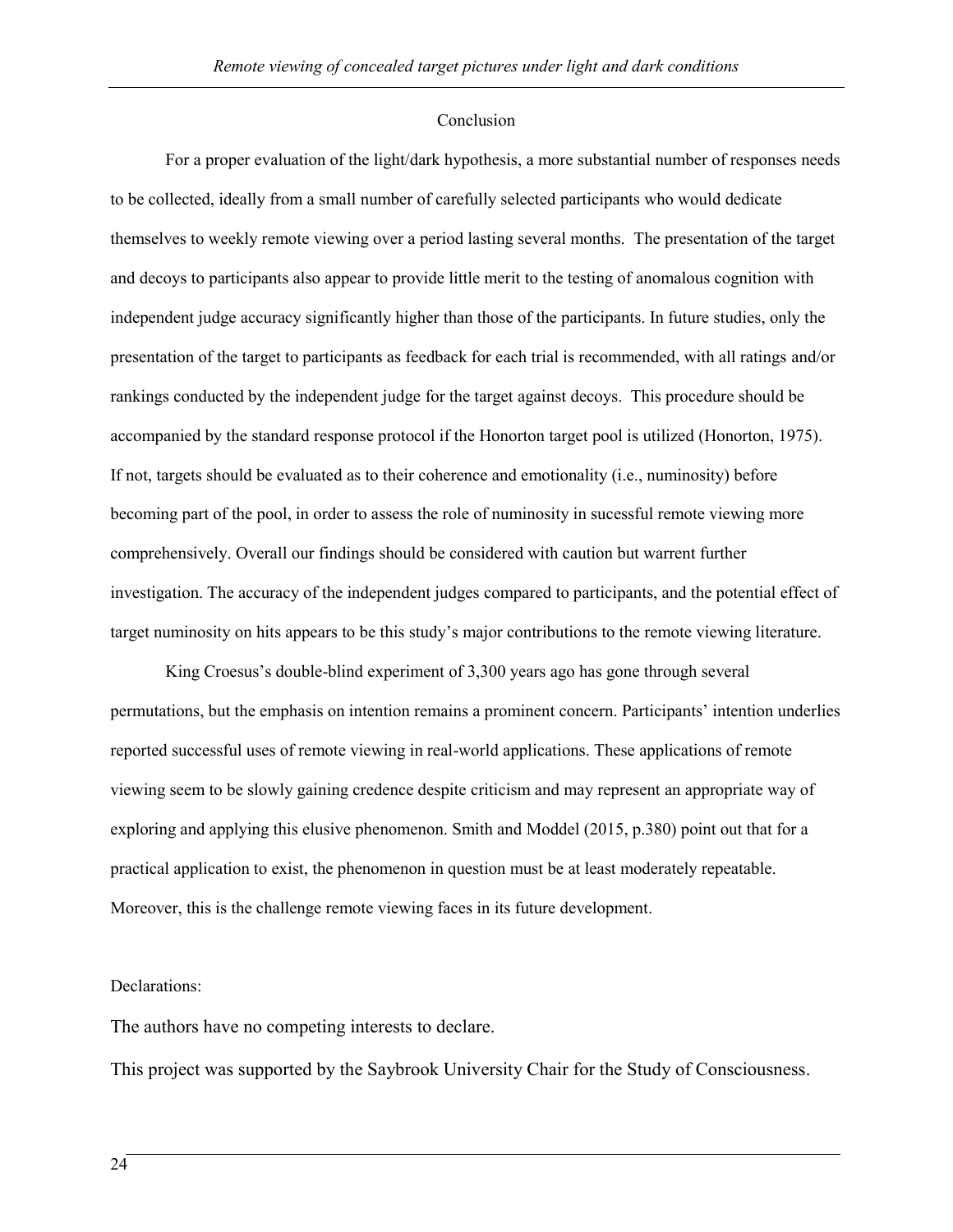#### **REFERENCES**

- Bem, D. J., & Honorton, C. (1994). Does psi exist? Replicable evidence for an anomalous process of information transfer. *Psychological Bulletin*, *115*, 4-18.
- Burdick, D. S. & Kelly, E. F. (1977). Statistical methods in parapsychological research. In B.B, Wolman (Ed.). (1977). *Handbook of Parapsychology* (pp.81-130), New York, NY: Van Nostrand Reinhold.
- Dossey, L. (2007). Premonitions, *Explore: The Journal of Science and Healing, 4,* 83-90.
- Gauld, A. (1982). *Mediumship and survival: A century of investigations*.London, UK: Heinemann.
- Greville, T. N. E. (1944). On multiple matching with one variable deck. *Annals of Mathematical Statistics*, *15*, 432-434.
- Grim, J. A. (1983). *The shaman: Patterns of Siberian and Ojibway healing*. Norman, OK: University of Oklahoma Press.
- Hallowell, A. I. (1942). The role of conjuring in Saulteaux Society*. Publications of the Philadelphia Anthropological Society*, *2*, Brinton Memorial Series.
- Honorton, C. (1975). Objective determination of information rate in psi tasks with pictorial stimuli. *Journal of the American Society for Psychical Research, 69*, 353-359.
- Honorton, C. (1985). Meta-analysis of the psi ganzfeld research: A reply to Hyman. *Journal of Parapsychology, 49,* 51-91.
- Hyman, R. (1995). Evaluation of program on "Anomalous Mental Phenomena." In M. D. Mumford, A. M. Rose, & D. A. Goslin (Eds.), *An evaluation of remote viewing: Research and applications.* (sec. 3, pp. 43-78). Washington DC: The American Institutes for Research.
- Inglis, B. (1977). *Natural and supernatural.* London, UK: Hodder and Stoughton, London.
- Keen, M., Ellison, A., & Fontana, D. (1999) The Scole report: An account of an investigation into the geniuses of a range of physical phenomena associated with a mediumistic group in Norfolk, England. *Proceedings of the Society for Psychical Research*, *58*, 220.
- Kennedy, J. E. (1979). Methodological problems in free-response ESP experiments. *Journal of the American Society for Psychical Research, 73*, 1-16.
- Krippner, S., Ullman, M., & Honorton, C. (1971). A precognitive dream study with a single subject. *Journal of the American Society for Psychical Research*, *65*, 192-201.
- Lantz, L. D., Suke, W. L. W., & May, E. C. (1994). Traget and sender dependencies in anomalous cognition experiments. *Journal of Parapsychology, 58*, 285-302.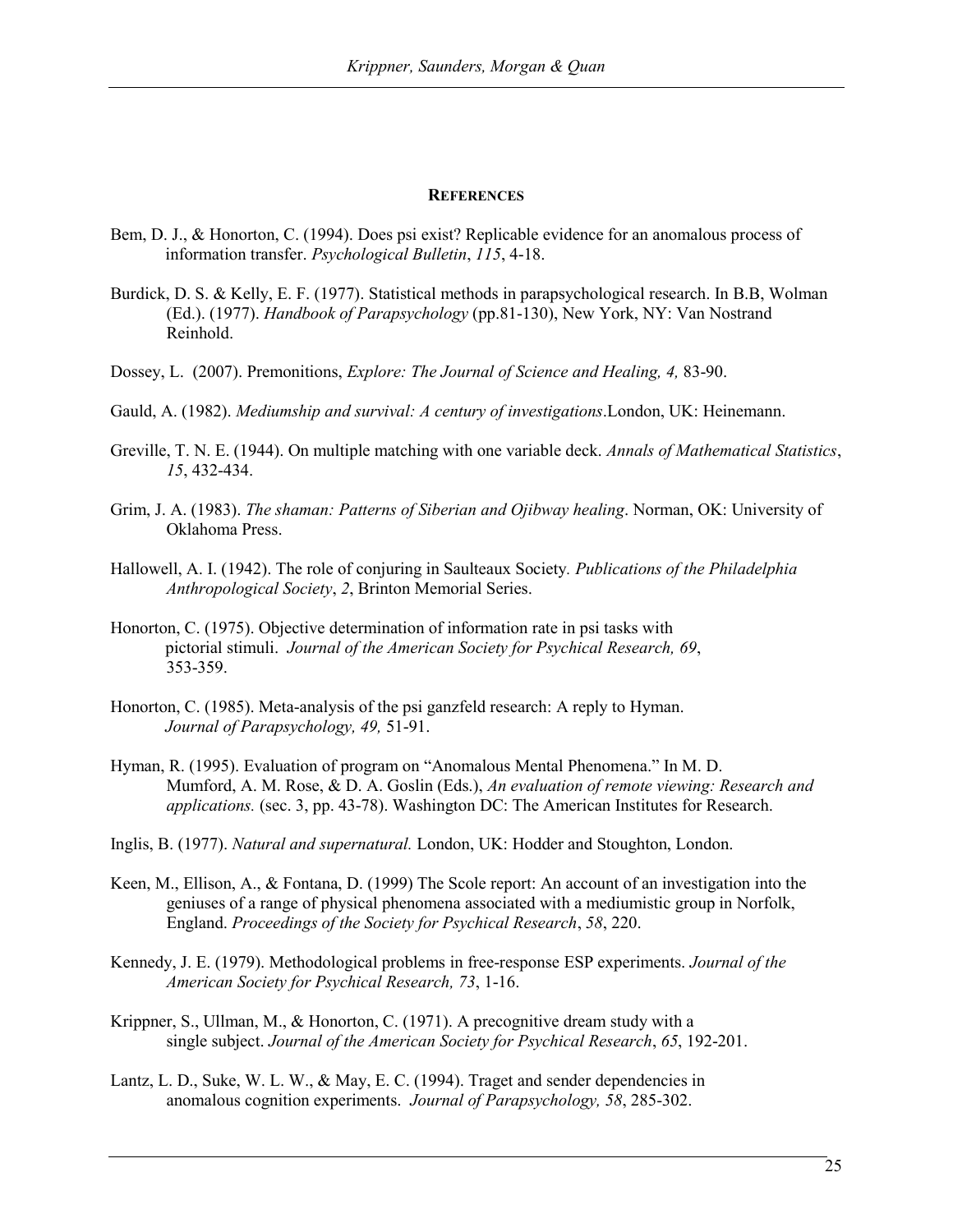Laughlin, C. (2011). *Communing with the gods.* Brisbane, Australia: Daily Grail.

- Lyon, W. S. (2012). *Spirit talkers: North American medicine powers*. Kansas City, KS: Prayer Efficacy Publishing.
- May, E. C., Spottiswoode, S. J. P., & James, C. L. (1994a). Shannon entropy: a possible intrinsic target property. *Journal of Parapsychology, 58*, 384–401.
- May, E. C., Spottiswoode, S. J. P., & James, C. L. (1994b). Managing the target-pool bandwidth: possible noise reduction for anomalous cognition experiments. *Journal of Parapsychology*, *58*, 303–313.
- May, E. C., Utts, J. M., Humphrey, B. S., Luke, W. L. W., Frivold, T. J., & Trask, V. V. (1990). Advances in remote-viewing analysis. *Journal of Parapsycholog*y, *54*, 193–228.
- May, E. C., & Vilenskaya, L. (1992). Overview of current parapsychology research in the former Soviet Union. *Subtle Energies, 3*, 45–67.
- Myers, F. W. H. (1880). Greek oracles. In E. Abbott (Ed.), *Hellenica: A collection of essays on Greek poetry, philosophy, history and religion* (pp. 425-492). London, UK: Rivingtons.
- Parker, A. (2000) A review of the Ganzfeld work at gothenburg university. *Journal of the Society for Psychical Research*, *64*, 1-15.
- Puthoff, H., & Targ, R. (1976). A perceptual channel for information transfer over kilometre distances: Historical perspective and recent research. *Proceedings of the IEEE, 64*, 329-354.
- Schwartz, S. A. (2007). *Opening to the infinite.* Buda, TX: Nemoseen.
- Schwartz, S. A. (2014). Through time and space: The evidence for remote viewing. In D. Broderick & B. Goertzel (Eds.) *Evidence for psi: Thirteen empirical research reports*. (pp.168-212). Jefferson, NC: McFarland
- Schwartz, S. A. (2016). Why isn't consciousness a fundamental in science? *Explore: The journal of science and healing, 12*, 403-407.

Schwartz, S. A. (2017, January). Remote viewing. In *Psi encyclopedia*. Retrieved from [https://psi](https://psi-encyclopedia.spr.ac.uk/articles/remote-viewing)[encyclopedia.spr.ac.uk/articles/remote-viewing](https://psi-encyclopedia.spr.ac.uk/articles/remote-viewing)

- Smith, P.H., & Moddel, G. (2015). Applied psi. In E. Cardena, J. Palmer, & D. Marcusson-Clavertz (Eds.), *Parapsychology: A handbook for the 21st century* (pp. 380-388). Jefferson, NC: McFarland.
- Storm, L. (2006). Meta-Analysis in parapsychology: I. The Ganzfeld domain*. Australian Journal of Parapsychology*, 6, 35-53.
- Targ, R., & Puthoff, H. (2005). *Mind-reach: Scientists look at psychic abilities.*  Newburyport, MA: Hampton Roads.
- Tressoldi, P. E. (2011). Extraordinary claims require extraordinary evidence: The case of non-local perception, a classical and Bayesian review of evidences. *Frontiers in Psychology*, *117* (2), 1-4.

Utts, J. (1995). An assessment of the evidence for psychic functioning. In M. D.